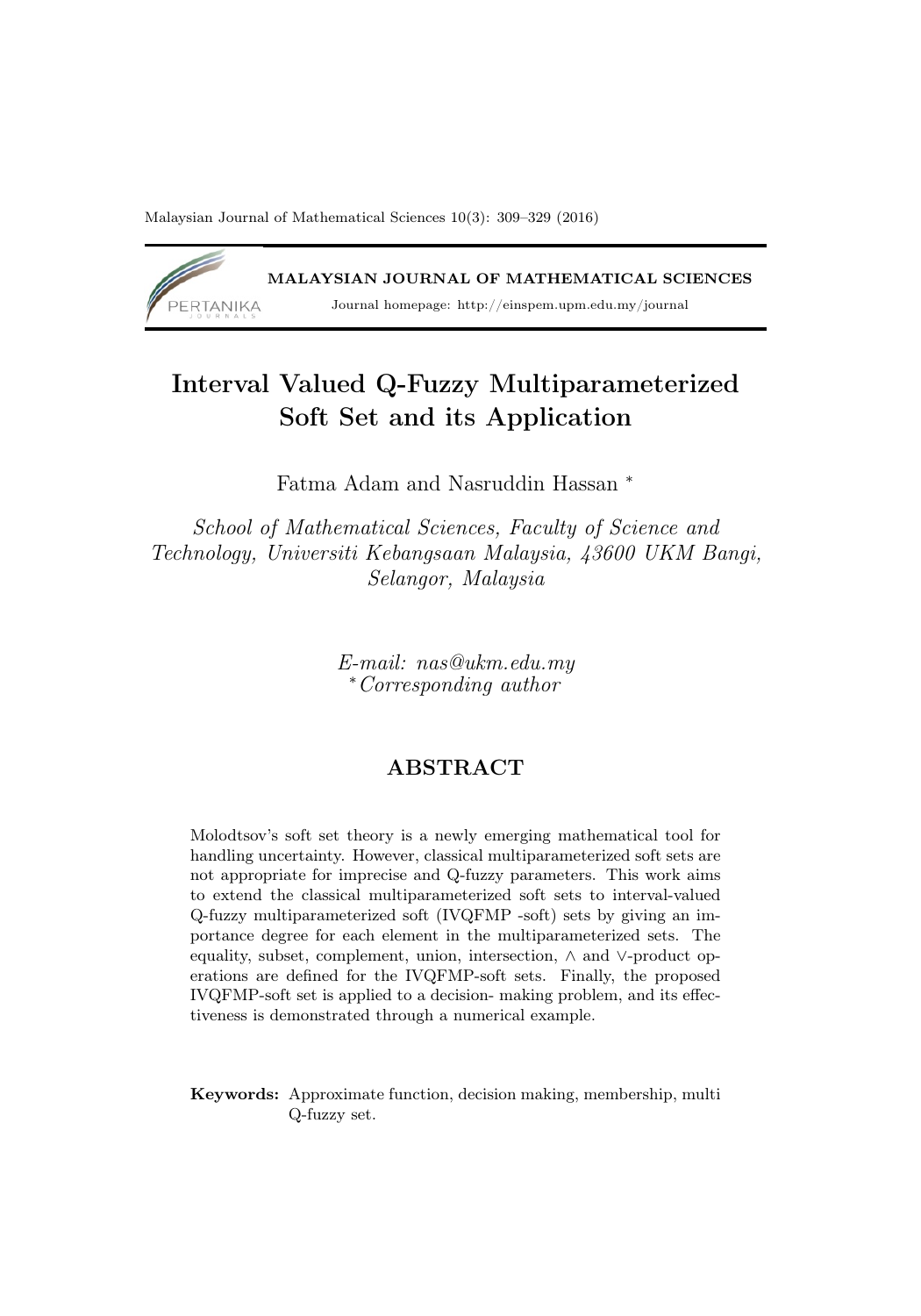## 1. Introduction

Most real-life problems in the medical, engineering, management, environmental, and social sciences involve various uncertainties. Thus, the inherent data for these problems is not crisp, precise, or deterministic. Such uncertainties are usually handled using probabilistic techniques, fuzzy sets Zadeh (1965) , rough sets Pawlak (1982) and other well-known mathematical tools. However, all of these theories have limitations. To overcome these weaknesses, [Molodtsov \(1999\)](https://www.researchgate.net/publication/280757924_Soft_set_theory_-_First_results?el=1_x_8&enrichId=rgreq-a85eaef8a31cb718b8247fb7d0a9a68e-XXX&enrichSource=Y292ZXJQYWdlOzMxMDU1ODk1MDtBUzo0MzA0NTg4OTE3MDYzNzFAMTQ3OTY0MDgwNTYwNg==) proposed a novel approach for modelling vagueness and uncertainty. This so-called soft set theory has potential applications in many different fields, such as in genetics by Varnamkhasti and Hassan (2012, 2013). [Ali et al. \(2009\)](https://www.researchgate.net/publication/220510798_On_some_new_operations_in_soft_set_theory?el=1_x_8&enrichId=rgreq-a85eaef8a31cb718b8247fb7d0a9a68e-XXX&enrichSource=Y292ZXJQYWdlOzMxMDU1ODk1MDtBUzo0MzA0NTg4OTE3MDYzNzFAMTQ3OTY0MDgwNTYwNg==) introduced some new operations and discussed their basic properties.

[Babitha and Sunil \(2010\)](https://www.researchgate.net/publication/209914133_Soft_set_relations_and_functions?el=1_x_8&enrichId=rgreq-a85eaef8a31cb718b8247fb7d0a9a68e-XXX&enrichSource=Y292ZXJQYWdlOzMxMDU1ODk1MDtBUzo0MzA0NTg4OTE3MDYzNzFAMTQ3OTY0MDgwNTYwNg==) introduced the concept of soft set relation and function and discussed many related concepts. Moreover, Babitha and Sunil (2011) further worked on soft set relation and ordering by introducing the concept of anti-symmetric relation and transitive closure of a soft set relation. Cagman and Enginoglu (2010) developed soft matrix theory and successfully applied it to a decision making problem. Sezgin and Atagun (2011) and Ge and Yang (2011) gave some modifications of the work by Maji et al. (2003) and also established some new results. Singh and Onyeozili (2012) proved that the operations defined on soft sets are equivalent to the corresponding operations defined on their soft matrices.

Although [Zhu and Wen \(2013\)](https://www.researchgate.net/publication/224951737_Operations_on_Soft_Sets_Revisited?el=1_x_8&enrichId=rgreq-a85eaef8a31cb718b8247fb7d0a9a68e-XXX&enrichSource=Y292ZXJQYWdlOzMxMDU1ODk1MDtBUzo0MzA0NTg4OTE3MDYzNzFAMTQ3OTY0MDgwNTYwNg==) proposed some operations in soft sets, their effort was inadequate for dealing with complex problems. Cagman (2014) added contributions to the theory of soft sets and made modifications to soft set operations that serve as the foundations of further research. Earlier, Majumdar and Samanta (2013) proposed the softness of soft sets. Before that, Maji et al. (2003) studied the theory of fuzzy soft sets. Chen et al. (2005) presented a new definition of soft set parametrization reduction so as to improve the soft set based decision making. Cagman et al. (2010, [2011](https://www.researchgate.net/publication/284689954_FP-soft_set_theory_and_its_applications?el=1_x_8&enrichId=rgreq-a85eaef8a31cb718b8247fb7d0a9a68e-XXX&enrichSource=Y292ZXJQYWdlOzMxMDU1ODk1MDtBUzo0MzA0NTg4OTE3MDYzNzFAMTQ3OTY0MDgwNTYwNg==)) further developed a form of parameterized fuzzy soft set theory and its applications. [Yang et al. \(2009\)](https://www.researchgate.net/publication/220511052_Combination_of_interval-valued_fuzzy_set_and_soft_set?el=1_x_8&enrichId=rgreq-a85eaef8a31cb718b8247fb7d0a9a68e-XXX&enrichSource=Y292ZXJQYWdlOzMxMDU1ODk1MDtBUzo0MzA0NTg4OTE3MDYzNzFAMTQ3OTY0MDgwNTYwNg==) introduced interval-valued fuzzy soft sets which realize a common extension of both Molodtsov's soft sets and interval-valued fuzzy sets.

[Alkhazaleh et al. \(2011\)](https://www.researchgate.net/publication/235631541_Fuzzy_parameterized_interval-valued_fuzzy_soft_set?el=1_x_8&enrichId=rgreq-a85eaef8a31cb718b8247fb7d0a9a68e-XXX&enrichSource=Y292ZXJQYWdlOzMxMDU1ODk1MDtBUzo0MzA0NTg4OTE3MDYzNzFAMTQ3OTY0MDgwNTYwNg==) introduced fuzzy parameterized interval-valued fuzzy soft set theory followed by soft intuitionistic fuzzy sets by [Alhazaymeh](https://www.researchgate.net/publication/235631431_Soft_Intuitionistic_Fuzzy_Sets?el=1_x_8&enrichId=rgreq-a85eaef8a31cb718b8247fb7d0a9a68e-XXX&enrichSource=Y292ZXJQYWdlOzMxMDU1ODk1MDtBUzo0MzA0NTg4OTE3MDYzNzFAMTQ3OTY0MDgwNTYwNg==) [et al. \(2012\)](https://www.researchgate.net/publication/235631431_Soft_Intuitionistic_Fuzzy_Sets?el=1_x_8&enrichId=rgreq-a85eaef8a31cb718b8247fb7d0a9a68e-XXX&enrichSource=Y292ZXJQYWdlOzMxMDU1ODk1MDtBUzo0MzA0NTg4OTE3MDYzNzFAMTQ3OTY0MDgwNTYwNg==), while [Alhazaymeh and Hassan \(2012a](https://www.researchgate.net/publication/235631414_Generalized_Vague_Soft_Set_and_Its_Application?el=1_x_8&enrichId=rgreq-a85eaef8a31cb718b8247fb7d0a9a68e-XXX&enrichSource=Y292ZXJQYWdlOzMxMDU1ODk1MDtBUzo0MzA0NTg4OTE3MDYzNzFAMTQ3OTY0MDgwNTYwNg==)[, 2012b](https://www.researchgate.net/publication/235684222_Interval-Valued_Vague_Soft_Sets_and_Its_Application?el=1_x_8&enrichId=rgreq-a85eaef8a31cb718b8247fb7d0a9a68e-XXX&enrichSource=Y292ZXJQYWdlOzMxMDU1ODk1MDtBUzo0MzA0NTg4OTE3MDYzNzFAMTQ3OTY0MDgwNTYwNg==)[, 2012c](https://www.researchgate.net/publication/235631402_Possibility_Vague_Soft_Set_and_Its_Application_In_Decision_Making?el=1_x_8&enrichId=rgreq-a85eaef8a31cb718b8247fb7d0a9a68e-XXX&enrichSource=Y292ZXJQYWdlOzMxMDU1ODk1MDtBUzo0MzA0NTg4OTE3MDYzNzFAMTQ3OTY0MDgwNTYwNg==)) applied vague soft sets to decision making, and further explored interval-valued vague soft set (2013a, 2013c), generalized vague soft expert set (2013b, 2014a, 2014b,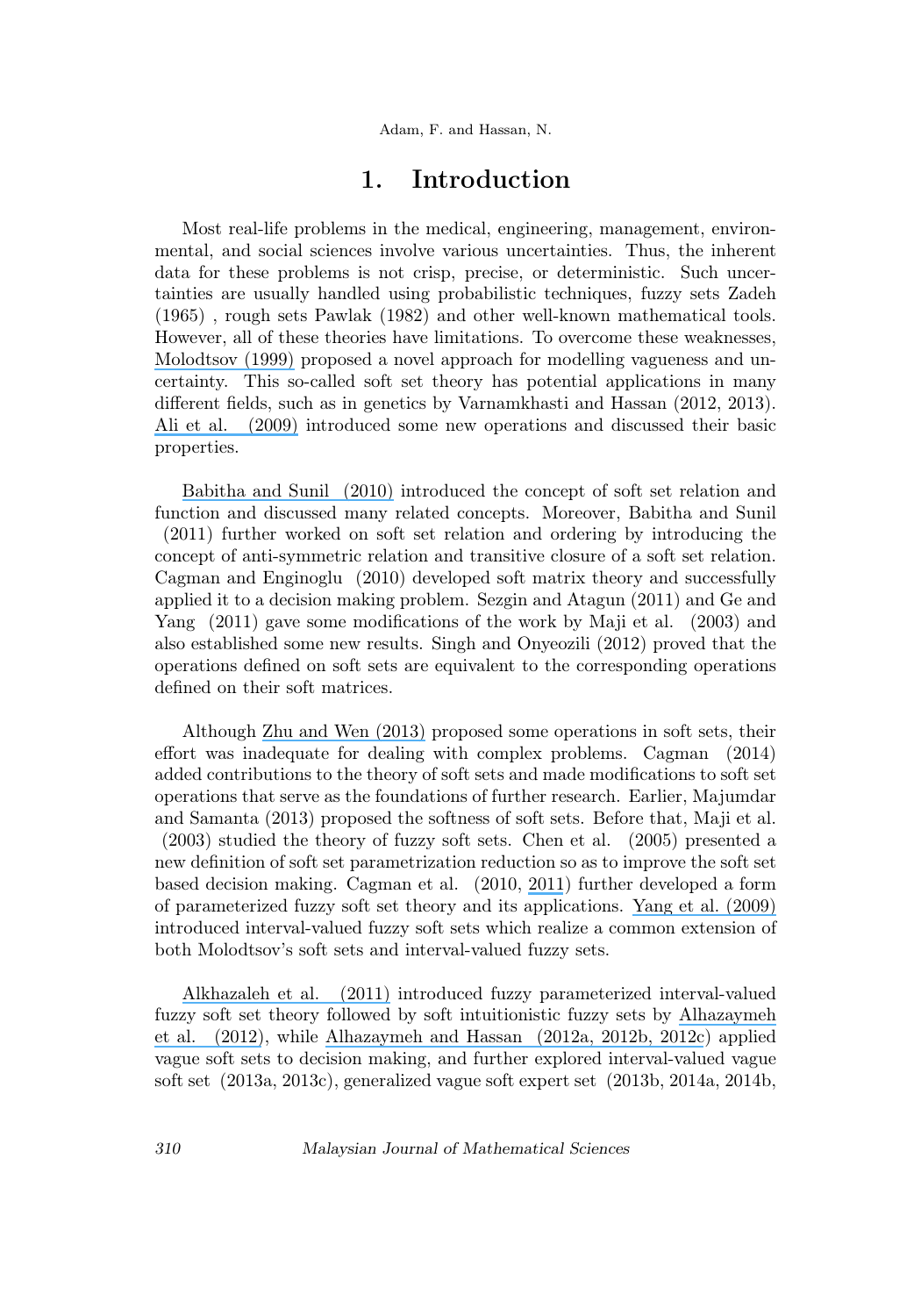2014c), vague soft multiset theory (2014d), and vague soft set relations and functions (2015). Al-Quran and Hassan (2016) then extended the work of Hassan and Alhazaymeh (2013) on vague soft expert set to neutrosophic vague soft expert set.

Recently, in order to establish the degree of multi-membership of elements in Q-fuzzy sets, [Adam and Hassan \(2014a](https://www.researchgate.net/publication/263300093_Q-fuzzy_soft_matrix_and_its_application?el=1_x_8&enrichId=rgreq-a85eaef8a31cb718b8247fb7d0a9a68e-XXX&enrichSource=Y292ZXJQYWdlOzMxMDU1ODk1MDtBUzo0MzA0NTg4OTE3MDYzNzFAMTQ3OTY0MDgwNTYwNg==), 2014b, 2014c, 2014d, 2015, 2016) proposed the concept of multi-Q-fuzzy soft set. These concepts will be extended further to a multiparameterized form to use fuzziness advantages to represent descriptions of objects and give an importance degree for each element in the multiparameterized set. Its properties, applications and algorithm will also be studied.

The rest of this paper is organized as follows. The background on multiparameterized soft set and multi-Q-fuzzy sets will initially be reviewed. Then, concepts and operations of interval-valued Q-fuzzy sets are proposed. Next, interval valued Q-fuzzy multiparameterized soft (IVQFMP-soft) set is introduced and the properties of union and intersection, ∧ and ∨-product are discussed. The proposed IVQFMP-soft set is later applied to a decision-making problem, and an explicit algorithm is designed, before the remarks of the conclusion of this study.

## 2. Preliminaries

In this section the basic definitions of multiparameterized soft set theory and multi Q-fuzzy set required as preliminaries are presented.

Let U be a universe set and  $E_i$  be a set of parameters for all  $i \in I$  such that  $\bigcap_{i\in I} E_i = \emptyset$ ,  $E = \bigcup_{i\in I} E_i$ . Let  $P(U)$  denote the power set of U,  $P(E)$  denotes the power set of E and  $A \subset P(E)$ .

The following three definitions on multiparameterized soft set were proposed by [Salleh et al. \(2012\).](https://www.researchgate.net/publication/280835769_Multiparameterized_soft_set?el=1_x_8&enrichId=rgreq-a85eaef8a31cb718b8247fb7d0a9a68e-XXX&enrichSource=Y292ZXJQYWdlOzMxMDU1ODk1MDtBUzo0MzA0NTg4OTE3MDYzNzFAMTQ3OTY0MDgwNTYwNg==)

**Definition 2.1.**  $(F, A)$  is called a multiparameterized soft set over U where F is a mapping given by

$$
F: A \longrightarrow P(U).
$$

In other words, a multiparameterized soft set over U is a parameterized family of subsets of the universe U. For all  $e \in A$ ,  $F(e)$  may be considered as the set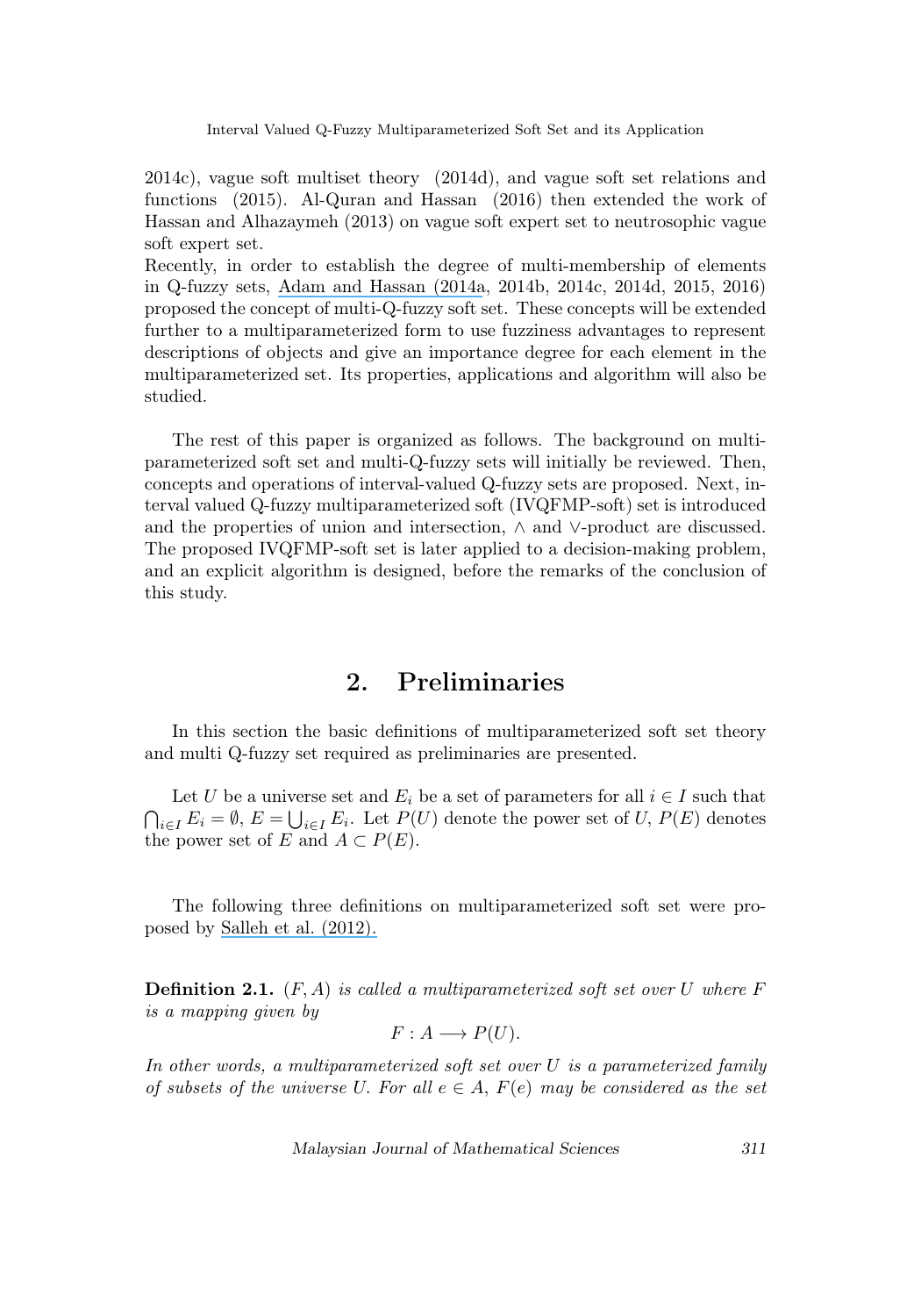of e-approximate sets of the multiparameterized soft set  $(F, A)$ .

**Definition 2.2.** The intersection of two multiparameterized soft sets  $(F, A)$ and  $(G, B)$  over a common universe set U is the multiparameterized soft set  $(H, C)$ , where  $C = A \cap B$ , and  $\forall e \in C, H(e) = F(e)$  or  $G(e)$ , (as both are in the same set). We write  $(F, A) \tilde{\cap} (G, B) = (H, C)$ .

**Definition 2.3.** The union of two multiparameterized soft sets of  $(F, A)$  and  $(G, B)$  over the common universe U is the multiparameterized soft set  $(H, C)$ , where  $C = A \cup B$ , and  $\forall e \in C$ 

$$
H(e) = \begin{cases} F(e), & \text{if } e \in A - B ; \\ G(e), & \text{if } e \in B - A; \\ F(e) \cup G(e), & \text{if } e \in A \cap B. \end{cases}
$$

We write  $(F, A)\tilde{\cup}(G, B) = (H, C)$ .

The following definition on multi Q-fuzzy set was proposed by Adam and Hassan (2014d).

**Definition 2.4.** Let I be a unit interval  $[0, 1]$ , k be a positive integer, U be a universal set and  $Q$  be a non-empty set. A multi  $Q$ -fuzzy set  $A_Q$  in  $U$  and Q is a set of ordered sequences  $\tilde{A}_Q = \{((u, q), (\mu_1(u, q), \mu_2(u, q), ..., \mu_k(u, q))) :$  $u \in U, q \in Q$ , where

$$
\mu_i(u, q) \in I
$$
, for all  $i = 1, 2, ..., k$ 

The function  $(\mu_1(u,q), \mu_2(u,q), ..., \mu_k(u,q))$  is called the membership function of multi Q-fuzzy set  $A_Q$ ; and  $\mu_1(u,q) + \mu_2(u,q) + \ldots + \mu_k(u,q) \leq 1$ , k is called the dimension of  $\tilde{A}_Q$ . In other words, if the sequences of the membership functions have only k-terms (finite number of terms) the multi Q-fuzzy set is a function from  $U \times Q$  to  $I^k$  such that for all  $(u,q) \in U \times Q$ ,  $\mu_{\tilde{A}_Q} =$  $(\mu_1(u,q), \mu_2(u,q), ..., \mu_k(u,q))$ . The set of all multi Q-fuzzy sets of dimension k in U and Q is denoted by  $M^k QF(U)$ .

## 3. Interval Valued Q-Fuzzy Set

In this section the authors define the concept of an interval valued Q-fuzzy set and its basic operations namely subset, equality, complement, union and intersection.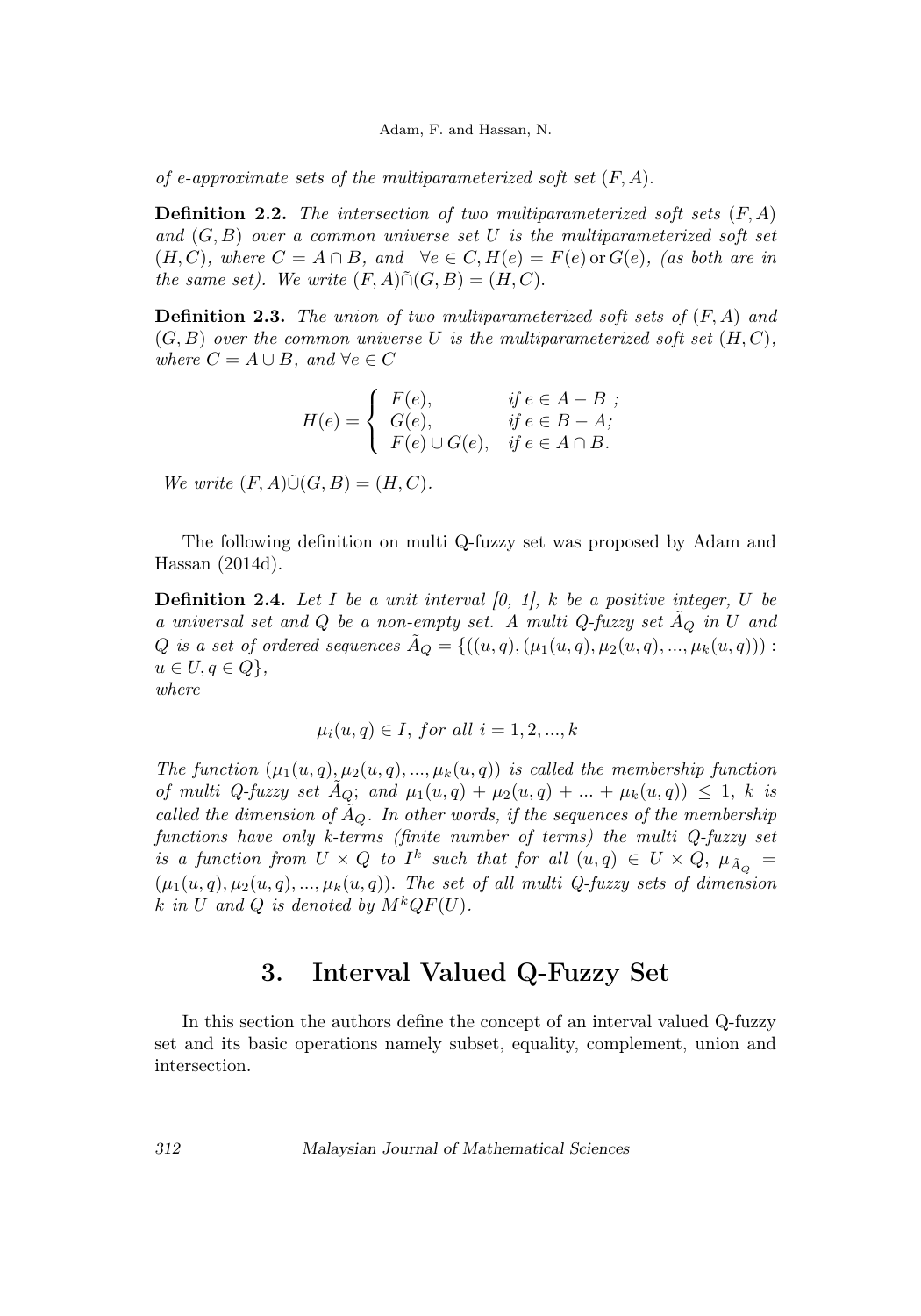**Definition 3.1.** An interval valued Q-fuzzy set on the universe  $U$  and nonempty set Q is a mapping such that

$$
F_Q: U \times Q \to Int([0,1])
$$

where  $Int([0,1])$  stands for all closed subintervals of  $[0,1]$ , while the set of all interval valued Q-fuzzy sets on U and Q is denoted by  $IVQF(U)$ .

Suppose that  $F_Q \in IVQF(U)$   $\forall x \in U, q \in Q$ , then  $\mu_{F_Q}(x,q) = [\mu_{F_Q}^-(x,q), \mu_{F_Q}^+(x,q)]$ is called the degree of membership of an element  $(x,q)$  to  $F_Q$ .  $\mu_{F_Q}^-(x,q)$  and  $\mu_{F_Q}^+(x,q)$  are referred to as the lower and upper degrees of membership of  $(x,q)$ to  $F_Q$  where  $0 \leq \mu_{F_Q}^-(x,q) \leq \mu_{F_Q}^+(x,q) \leq 1$ .

**Example 3.1.** Let  $U = \{u_1, u_2, u_3\}$  be a universal set,  $Q = \{p, q, r\}$  be a nonempty set. The set  $A_Q = \{((u_1, p), [0.1, 0.3]), ((u_1, q), [0.4, 0.7]), ((u_1, r), [0.6, 0.8]),$  $((u_2, p), [0.1, 0.3]), ((u_2, q), [0.2, 0.4]), ((u_2, r), [0, 0.1]), ((u_3, p), [0.1, 0.7]),$  $((u_3, q), [0.4, 0.6]), ((u_3, r), [0, 0.8])\}$  is an interval valued Q-fuzzy set.

**Definition 3.2.** Let  $A_Q$  and  $B_Q$  be two interval valued Q-fuzzy sets,  $A_Q = \{(u, q), [\mu_{A_Q}^-(u, q), \mu_{A_Q}^+(u, q)] : u \in U, q \in Q\}$ , and  $B_Q = \{(u, q), [\nu_{B_Q}^-(u, q), \nu_{B_Q}^+(u, q)] : u \in U, q \in Q\}$ . Then we have the following relations and operations for all  $u \in U$  and  $q \in Q$ .

- 1.  $A_Q \subseteq B_Q$  if and only if  $\mu_{A_Q}^-(u,q) \leq \nu_{B_Q}^-(u,q)$ , and  $\mu_{A_Q}^+(u,q) \leq$  $\nu_{B_Q}^+(u,q)$ .
- 2.  $A_Q = B_Q$  if and only if  $\mu_{A_Q}^-(u, q) = \nu_{B_Q}^-(u, q)$ , and  $\mu_{A_Q}^+(u, q) =$  $\nu_{B_Q}^+(u,q)$ .

3. 
$$
A_Q \cup B_Q = \{(u, q), [\sup(\mu_{A_Q}^-(u, q), \nu_{B_Q}^-(u, q)), \sup(\mu_{A_Q}^+(u, q), \nu_{B_Q}^+(u, q))]\}.
$$

$$
\label{eq:q} \text{4. } A_Q \cap B_Q = \{(u,q), [\inf(\mu_{A_Q}^-(u,q),\nu_{B_Q}^-(u,q)), \inf(\mu_{A_Q}^+(u,q),\nu_{B_Q}^+(u,q))]\}.
$$

**Example 3.2.** Let  $U = \{u_1, u_2, u_3\}$  be a universal set,  $Q = \{p, q, r\}$  be a nonempty set. Suppose  $A_{\mathcal{Q}} = \{((u_1, p), [0.2, 0.3]), ((u_1, q), [0.2, 0.5]), ((u_1, r), [0.3, 0.5]),$  $((u_2, p), [0.1, 0.3]), ((u_2, q), [0.2, 0.3]), ((u_2, r), [0, 0.1]), ((u_3, p), [0.1, 0.6]),$  $((u_3, q), [0.1, 0.4]), ((u_3, r), [0, 0.4])$  and  $B_Q = \{((u_1, p), [0.3, 0.5]), ((u_1, q), [0.3, 0.7]),$  $((u_1, r), [0.4, 0.6]), ((u_2, p), [0.1, 0.4]), ((u_2, q), [0.4, 0.5]), ((u_2, r), [0.1, 0.3]), ((u_3, p), [0.2, 0.7]),$  $((u_3, q), [0.2, 0.6]), ((u_3, r), [0.1, 0.6])$  are interval valued Q-fuzzy sets, then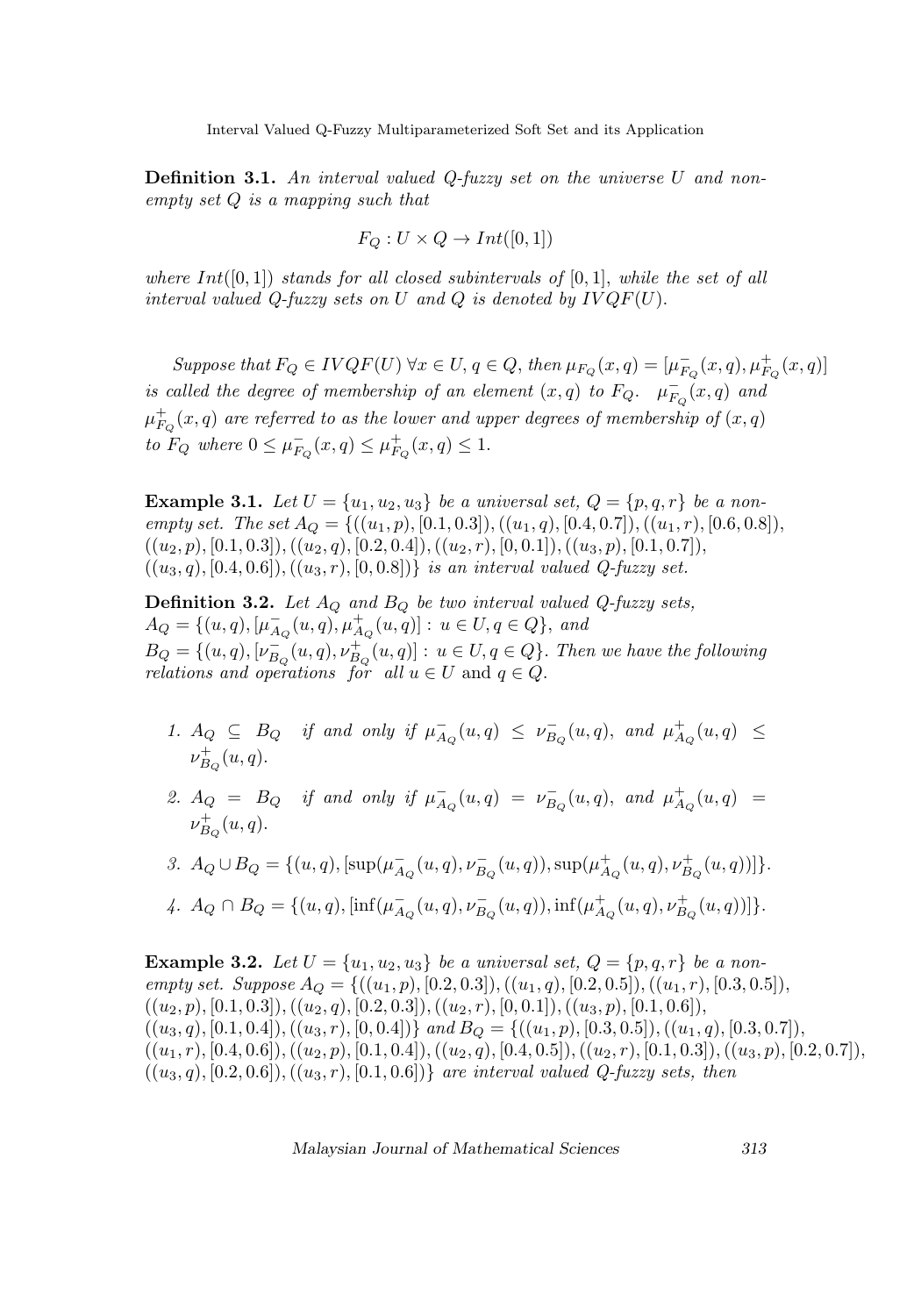1.  $A_O \subseteq B_O$ .

ments.

- 2.  $A_Q \cup B_Q = \{((u_1, p), [0.3, 0.5]), ((u_1, q), [0.3, 0.7]), ((u_1, r), [0.4, 0.6]),$  $((u_2, p), [0.1, 0.4]), ((u_2, q), [0.4, 0.5]), ((u_2, r), [0.1, 0.3]), ((u_3, p), [0.2, 0.7]),$  $((u_3, q), [0.2, 0.6]), ((u_3, r), [0.1, 0.6])\}.$
- 3.  $A_Q \cap B_Q =_q = \{((u_1, p), [0.2, 0.3]), ((u_1, q), [0.2, 0.5]), ((u_1, r), [0.3, 0.5]),$  $((u_2, p), [0.1, 0.3]), ((u_2, q), [0.2, 0.3]), ((u_2, r), [0, 0.1]), ((u_3, p), [0.1, 0.6]),$  $((u_3, q), [0.1, 0.4]), ((u_3, r), [0, 0.4])\}.$

**Definition 3.3.** Let  $A_Q$  be an interval valued Q-fuzzy set. The complement of interval valued Q-fuzzy set  $A_Q$  is an interval-valued Q-fuzzy set denoted by  $C(A_O)$  and defined by

$$
C(A_Q) = \{(u, q), [1 - \mu_{A_Q}^+(u, q), 1 - \mu_{A_Q}^-(u, q)] : u \in U, q \in Q\}.
$$

Example 3.3. From Example 3.1. the complement of interval valued Q-fuzzy set  $A_Q$  is  $C(A_Q) = \{((u_1, p), [0.7, 0.9]), ((u_1, q), [0.3, 0.6]), ((u_1, r), [0.2, 0.4]),$  $((u_2, p), [0.7, 0.9]), ((u_2, q), [0.6, 0.8]), ((u_2, r), [0.9, 1]), ((u_3, p), [0.3, 0.9]),$  $((u_3, q), [0.4, 0.6]), ((u_3, r), [0.2, 1])\}.$ 

## 4. Interval Valued Q-Fuzzy Multiparameterized Soft Set

In this section the authors introduce the concept of an interval valued Qfuzzy multiparameterized soft set and define some operations on an intervalvalued Q-fuzzy multiparameterized soft set, namely subset, equality, null, absolute, complement, union, intersection, ∧ and ∨-product.

Definition 4.1. The interval-valued Q-fuzzy multiparameterized soft set (IVQFMPsoft set)  $F_{Q_X}$  on the universe U is defined by the set of ordered pairs

$$
F_{Q_X}=\{((x,q),[\mu^-_{Q_X}(x,q),\mu^+_{Q_X}(x,q)],f_{Q_X}(x)):x\in A,f_{Q_X}\in P(U)\}
$$

where the function  $f_{Q_X}: A \to P(U)$  is called the approximate function such that  $f_{Q_X}(x) = \emptyset$ , if  $[\mu_{Q_X}^-(x, q), \mu_{Q_X}^+(x, q)] = \emptyset$ , and the function  $\mu_{Q_X}^-(x,q), \mu_{Q_X}^+(x,q) : A \times Q \to int([0,1])$  is called the membership function of IVQFMP-soft set  $F_{Q_X}$ . The value of  $[\mu_{Q_X}^-(x,q), \mu_{Q_X}^+(x,q)]$  is the degree of importance of the parameter  $x$ , and depends on the decision maker's require-

Note that from now on the sets of all IVQFMP-soft sets over U will be denoted by  $IVQFMPS(U)$ .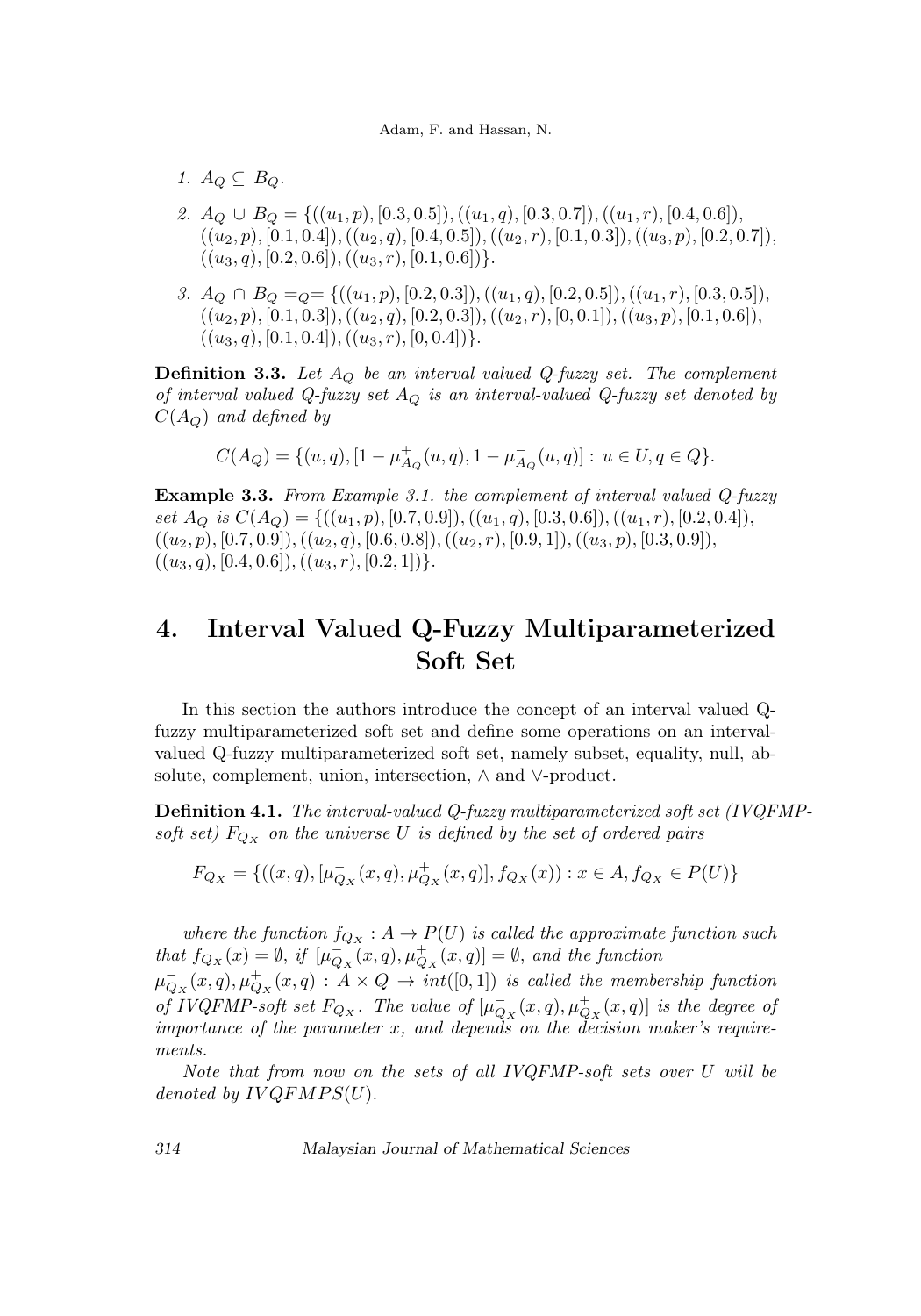Below is an illustration of an interval valued Q-fuzzy multiparameterized soft set.

Example 4.1. Let us consider a multiparameterized soft set which describes the attractiveness of houses that a person is considering to purchase. Suppose that there are seven houses in the universe  $U = \{u_1, u_2, u_3, u_4, u_5, u_6, u_7\},\$  $Q = \{q, r\}$  be a set of cities under consideration and that  $E_i = \{E_1, E_2\}$  is a set of decision parameters. Let  $E_1$  be a set of cost parameters given by  $E_1 = \{e_{1,1} =$  expensive,  $e_{1,2} =$  cheap,  $e_{1,3} =$  very expensive},  $E_2$  is a set of location parameters given by  $E_2 = \{e_{2,1} = \text{P}iazza, e_{2,2} = \text{V}alencia, e_{2,3} = \}$ Atrium}, let  $E = \bigcup_i E_i$  and  $A \subset P(E)$  such that  $A = \{x_1 = \{e_{1,1}, e_{2,1}\}, x_2 =$  ${e_{1,2}, e_{2,2}}, x_3 = {e_{1,3}, e_{2,3}}.$ Let  $X = \{((x_1, q), [0.1, 0.4]), ((x_1, r), [0.3, 0.7]), ((x_2, q), [0.3, 0.6]), ((x_2, r),$  $((x_3, q), [0.2, 0.8]), ((x_3, r), [0.6, 0.7])\},$  and  $f_{Q_X}(x_1) = \{u_1, u_3, u_4\}, f_{Q_X}(x_2) =$  ${u_2, u_5}, \text{ and } f_{Q_X}(x_3) = {u_6, u_7}, \text{ then}$  $F_{Q_X} = \{(((x_1, q), [0.1, 0.4]), ((x_1, r), [0.3, 0.7]), (u_1, u_3, u_4]), (((x_2, q), [0.3, 0.6]),$  $((x_2, r), [0.1, 0.5]), \{u_2, u_5\}),((x_3, q), [0.2, 0.8]),((x_3, r), [0.6, 0.7]), \{u_6, u_7\})\}.$ 

Thus an interval valued Q-fuzzy multiparameterized soft set which gives us a collection of approximate descriptions of an object is as follows.

The houses  $u_1, u_3$  and  $u_4$  are at Piazza and expensive with membership  $[0.1, 0.4]$  and  $[0.3, 0.7]$  in cities q and r respectively, while the houses  $u_2$  and  $u_5$  are at Valencia and cheap with membership  $[0.3, 0.6]$  and  $[0.1, 0.5]$  in cities q and r respectively. The houses  $u_6$  and  $u_7$  are at Atrium and very expensive with membership  $[0.2, 0.8]$  and  $[0.3, 0.7]$  in cities q and r respectively.

In the following, we introduce the definitions of the empty IVQFMP-soft set and the absolute IVQFMP-soft set.

**Definition 4.2.** Let  $F_{Qx} \in IVQFMPS(U)$ . If  $f_{Qx}(x) = \emptyset$ , for all  $x \in A$ , then  $F_{Q_X}$  is called an empty IVQFMP-soft set denoted by  $F_{Q_{\Phi}}$ .

**Definition 4.3.** Let  $F_{Q_X} \in IVQFMPS(U)$ . If  $f_{Q_X}(x) = U$  for all  $x \in A$ , then  $F_{Q_X}$  is called an absolute IVQFMP-soft set, denoted by  $F_{Q_{\tilde{A}}}$ .

The following are examples related to the empty IVQFMP-soft set and the absolute IVQFMP-soft set.

**Example 4.2.** Consider  $U = \{u_1, u_2, u_3, u_4, u_5, u_6\}$  as a universal set,  $Q =$  ${q, p}$  be a non-empty set,  $E_i = {E_1, E_2, E_3}$  be a set of decision parameters,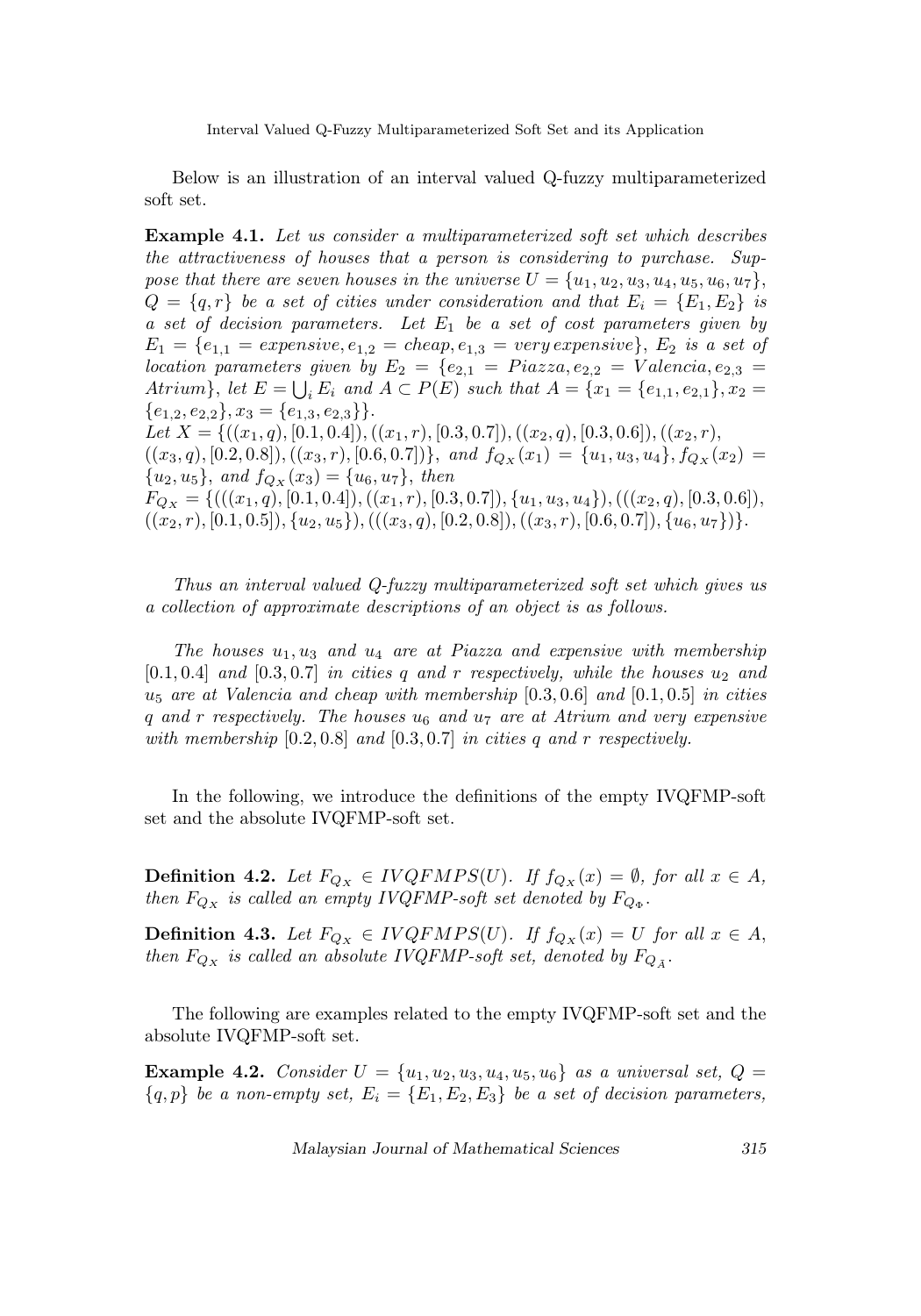such that  $E_1 = \{x_{1,1}, x_{1,2}, x_{1,3}\}, E_2 = \{x_{2,1}, x_{2,2}, x_{2,3}\}, E_3 = \{x_{3,1}, x_{3,2}, x_{3,3}\},$  $A \subset P(E)$  such that  $A = \{x_1 = \{x_{1,1}, x_{2,1}, x_{3,1}\}, x_2 = \{x_{1,2}, x_{2,2}, x_{1,3}\}, x_3 =$  ${x_{2,2}, x_{3,2}, x_{3,3}}. Let X = {((x_1, q), [0.1, 0.3]), ((x_1, p), [0.2, 0.8]), ((x_2, q), [0, 0.1]),}$  $((x_2, p), [0.3, 0.6]), ((x_3, q), [0.2, 0.8]), ((x_3, p), [0.4, 0.5])\}.$ If  $f_{Q_X}(x_1) = \emptyset$ ,  $f_{Q_X}(x_2) = \emptyset$ ,  $f_{Q_X}(x_3) = \emptyset$ , and  $F_{Q_X} = \{(((x_1, q), [0.1, 0.3]), ((x_1, p),$  $[0.2, 0.8]), \emptyset),((x_2, q), [0, 0.1]),((x_2, p), [0.3, 0.6]), \emptyset),((x_3, q), [0.2, 0.8]),((x_3, p),$  $[0.4, 0.5]), \emptyset) \}, \ then \ F_{Q_X} = F_{Q_{\Phi}}.$ If  $f_{Q_X}(x_1) = U$ ,  $f_{Q_X}(x_2) = U$ ,  $f_{Q_X}(x_3) = U$ , and  $F_{Q_X} = \{(((x_1, q), [0.1, 0.3]), ((x_1, p),$  $[0.2, 0.8]), U), (((x_2, q), [0, 0.1]), ((x_2, p), [0.3, 0.6]), U), (((x_3, q), [0.2, 0.8]), ((x_3, p),$  $[0.4, 0.5]), U$ , then  $F_{Q_X} = F_{Q_{\tilde{A}}}$ .

**Definition 4.4.** Let  $F_{Q_X} \in IVQFMPS(U)$ . The complement of  $F_{Q_X}$ , denoted by  $F_{Q_X}^c$ , is an IVQFMP-soft set defined by the approximate and membership functions as

$$
\mu_{Q^c_X}(x,q)=[1-\mu^+_{Q^c_X}(x,q),1-\mu^-_{Q^c_X}(x,q)]\text{ and }f_{Q^c_X}(x)=U-f_{Q_X}(x).
$$

**Proposition 4.1.** Let  $F_{Q_X} \in IVQFMP(U)$ . Thus

1.  $(F_{Q_X}^c)^c = F_{Q_X}.$ 

$$
\mathcal{Z}. \ \ F^c_{Q_\Phi} = F_{Q_{\tilde{A}}}.
$$

Proof. By using the approximate and membership functions of the IVQFMPsoft sets, the proof is straightforward.

In the following, the concept of the subset of two IVQFMP-soft sets is introduced.

**Definition 4.5.** Let  $F_{Q_X}, F_{Q_Y} \in IVQFMPS(U)$ .  $F_{Q_X}$  is a IVQFMP-soft subset of  $F_{Q_Y}$ , denoted by  $F_{Q_X} \leq F_{Q_Y}$ , if  $\mu_{Q_X}^-(x,q) \leq \mu_{Q_Y}^-(x,q)$ , and  $\mu_{Q_X}^+(x,q) \leq$  $\mu_{Q_Y}^+(x,q)$ , and  $f_{Q_X}(x) \subseteq f_{Q_Y}(x)$  for all  $x \in A$  and  $q \in Q$ .

In the following, the proposition on the IVQFMP- soft subset is provided. **Proposition 4.2.** Let  $F_{Q_X}, F_{Q_Y} \in IVQFMPS(U)$ . Therefore

1. 
$$
F_{Q_X} \tilde{\subseteq} F_{Q_{\tilde{A}}}.
$$

- 2.  $F_{O_{\Phi}} \widetilde{\subseteq} F_{O_X}$ .
- 3. If  $F_{Q_Y} \tilde{\subseteq} F_{Q_Y}$  and  $F_{Q_Y} \tilde{\subseteq} F_{Q_H}$ , then  $F_{Q_Y} \tilde{\subseteq} F_{Q_H}$ .

$$
^{316}
$$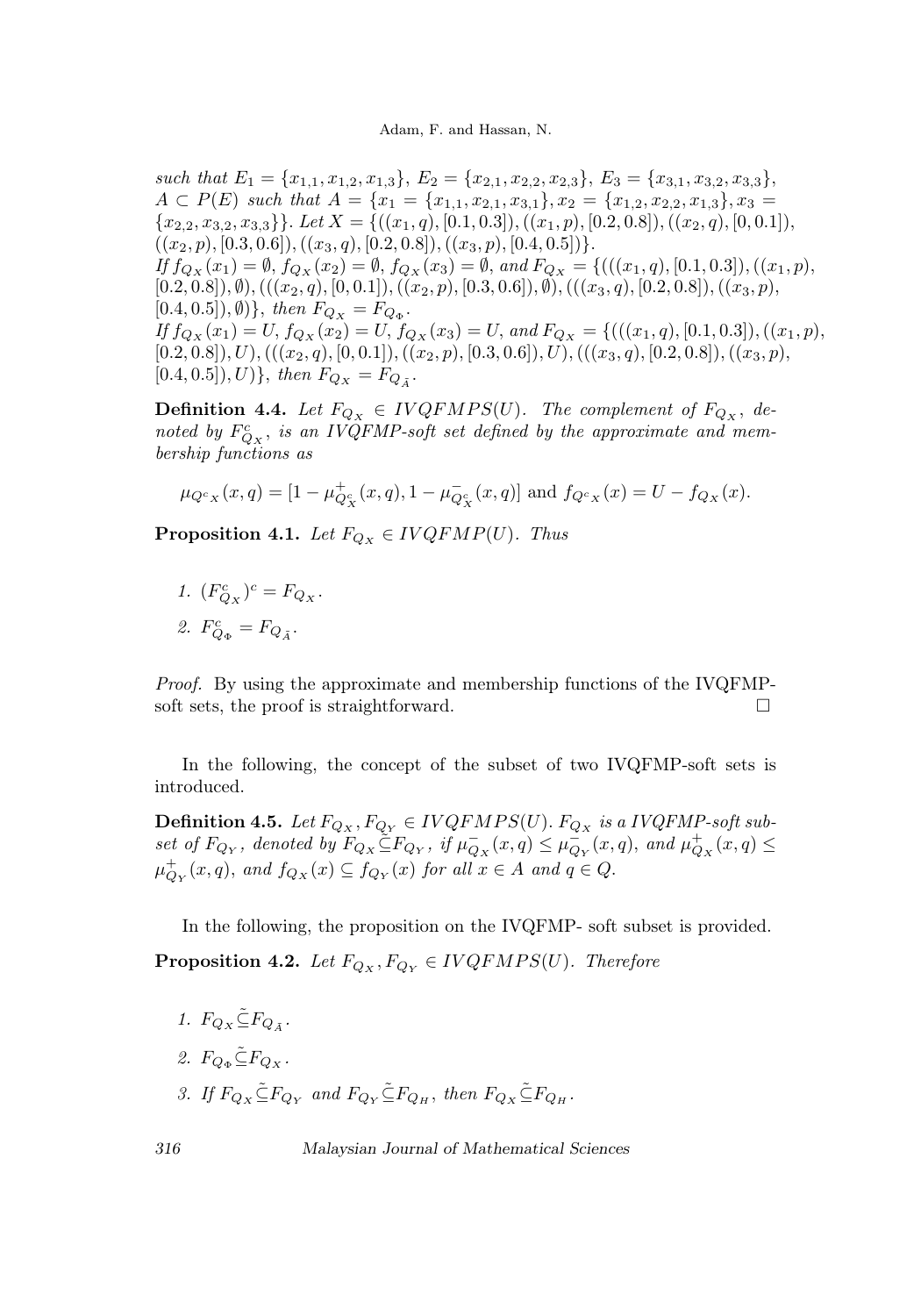Proof. These can be proven easily by using the approximate and membership functions of the IVQFMP-soft sets.

In the following, the equality of two IVQFMP- soft sets is introduced.

**Definition 4.6.** Let  $F_{Q_X}, F_{Q_Y} \in IVQFPS(U)$ .  $F_{Q_X}$  and  $F_{Q_Y}$  are equal, written as  $F_{Q_X} = F_{Q_Y}$  if and only if  $f_{Q_X}(x) = f_{Q_Y}(x)$  and  $\mu_{Q_X}^-(x,q) =$  $\mu_{Q_Y}^-(x,q)$ , and  $\mu_{Q_X}^+(x,q) = \mu_{Q_Y}^+(x,q)$ , for all  $x \in A$ , and  $q \in Q$ .

# 5. Operations on interval valued Q-fuzzy multiparameterized soft set

In this section the authors introduce the union, intersection, ∧ and ∨ product of interval valued Q-fuzzy multiparameterized soft set.

**Definition 5.1.** Let  $F_{Q_X}, F_{Q_Y} \in IVQFMPS(U)$ . The union of two IVQFMPsoft sets  $F_{Q_X}$  and  $F_{Q_Y}$  is the IVQFMP-soft set denoted by  $F_{Q_X} \tilde \cup F_{Q_Y}$  and defined by  $\mu_{Q_X \tilde{\cup} Q_Y} = [\sup(\mu_{Q_X}^-(x,q), \mu_{Q_Y}^-(x,q)), \sup(\mu_{Q_X}^+(x,q), \mu_{Q_Y}^+(x,q))]$ , and  $f_{Q_X\tilde{\cup} Q_Y} = f_{Q_X}(x) \cup f_{Q_Y}(x)$  for all  $x \in A$ , and  $q \in Q$ .

An example and a proposition on the union of two IVQFMP-soft sets are as follows.

**Example 5.1.** Consider  $U = \{u_1, u_2, u_3, u_4, u_5, u_6, u_7, u_8\}$  as a universal set,  $Q = \{q, p\}$  be a non-empty set,  $E_i = \{E_1, E_2, E_3\}$  be a set of decision parameters,  $E_1 = \{x_{1,1}, x_{1,2}, x_{1,3}\}, E_2 = \{x_{2,1}, x_{2,2}, x_{2,3}\}, E_3 = \{x_{3,1}, x_{3,2}, x_{3,3}\},$  $A \subset P(E)$  such that  $A = \{x_1 = \{x_{1,1}, x_{2,2}, x_{3,1}\}, x_2 = \{x_{1,2}, x_{2,1}, x_{1,3}\}, x_3 =$  ${x_{1,3}, x_{2,3}, x_{3,3}}.$ 

Let  $X = \{((x_1, q), [0.2, 0.8]), ((x_1, p), [0.1, 0.2]), ((x_2, q), [0.4, 0.6]), ((x_2, p), [0.3, 0.5]),$  $((x_3, q), [0.5, 0.5]), ((x_3, p), [0, 0.4])\}. f_{Q_X}(x_1) = \{u_1, u_3, u_5\}, f_{Q_X}(x_2) = \{u_1, u_6, u_7\},\$  $f_{Q_X}(x_3) = \{u_1, u_2, u_4, u_5\}, \text{ and}$  $Y = \{((x_1, q), [0.3, 0.7]), ((x_1, p), [0.4, 0.5]), ((x_2, q), [0.5, 0.7]), ((x_2, p),$  $[0.3, 0.6]), ((x_3, q), [0, 1]), ((x_3, p), [0.1, 0.9]), f_{Q_Y}(x_1) = \{u_1, u_2, u_7\},\$  $f_{Q_Y}(x_2) = \{u_3, u_4, u_7\}, f_{Q_Y}(x_3) = \{u_4, u_8\}.$ 

Suppose  $F_{Q_X} = \{(((x_1, q), [0.2, 0.8]),$  $((x_1, p), [0.1, 0.2]), \{u_1, u_3, u_5\}), (((x_2, q), [0.4, 0.6]), ((x_2, p), [0.3, 0.5]), \{u_1, u_6, u_7\}),$  $(((x_3, q), [0.5, 0.5]), ((x_3, p), [0, 0.4]), \{u_1, u_2, u_4, u_5\})\}, and$  $F_{Q_Y} = \{(((x_1, q), [0.3, 0.7]), ((x_1, p), [0.4, 0.5]), \{u_1, u_2, u_7\}), (((x_2, q), [0.5, 0.7]),$  $((x_2, p), [0.3, 0.6]), \{u_3, u_4, u_7\}), (((x_3, q), [0, 1]), ((x_3, p), [0.1, 0.9]), \{u_4, u_8\})\}.$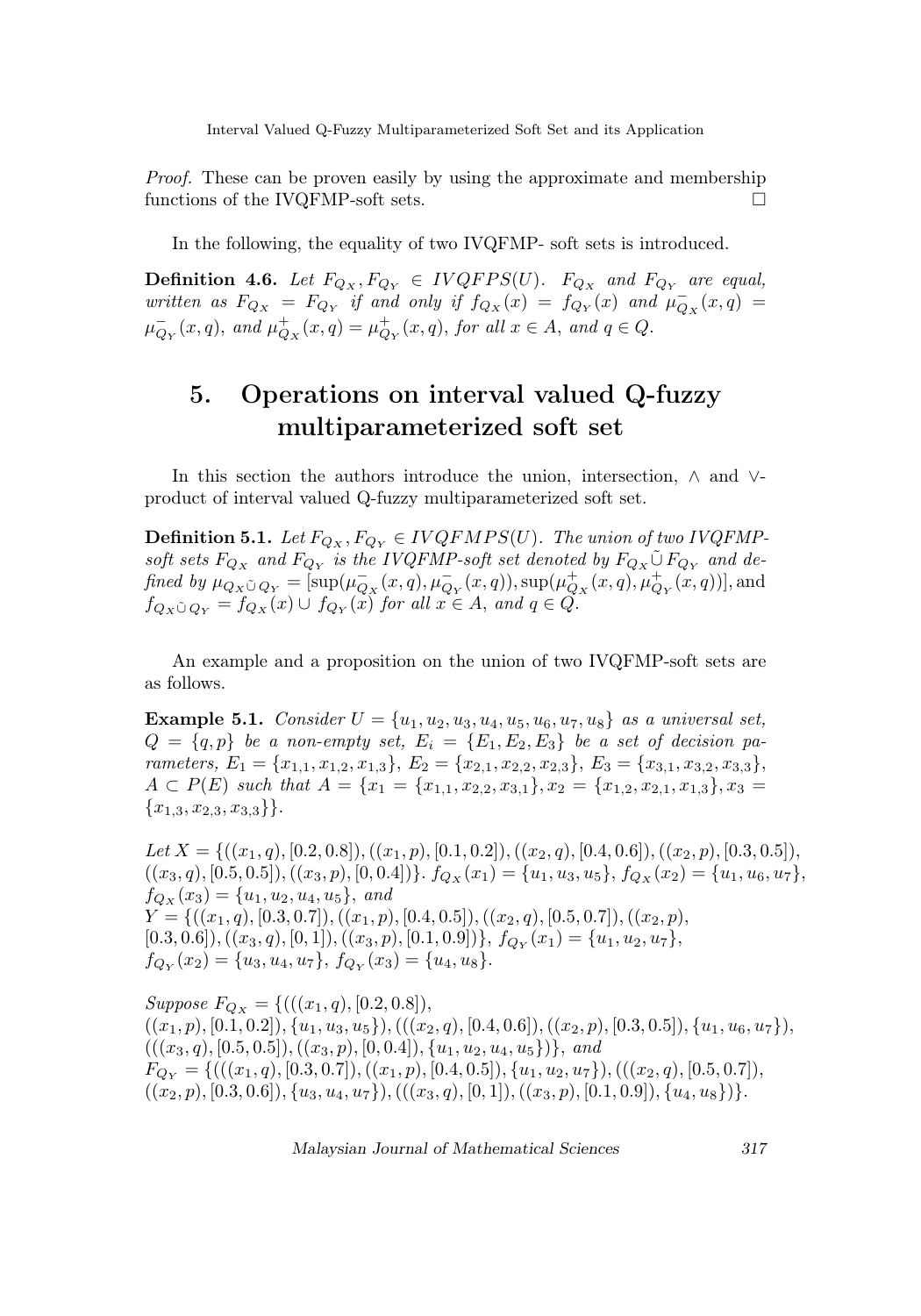$Then F_{Q_X} \tilde{\cup} F_{Q_Y} = \{((x_1, q), [0.3, 0.8]), ((x_1, p), [0.4, 0.5]), \{u_1, u_2, u_3, u_5, u_7\}),\}$  $(((x_2,q), [0.5, 0.7]), ((x_2, p), [0.3, 0.6]), (u_1, u_3, u_4, u_6, u_7]), ((x_3, q), [0.5, 1]), ((x_3, p),$  $[0.1, 0.9], \{u_1, u_2, u_4, u_5, u_8\}\}.$ 

**Proposition 5.1.** Let  $F_{Q_X}, F_{Q_Y}, F_{Q_H} \in IVQFMPS(U)$ . Therefore

- 1.  $F_{Q_x} \tilde{\cup} F_{Q_{\Phi}} = F_{Q_x}$ .
- 2.  $F_{Q_X} \tilde{\cup} F_{Q_{\tilde{A}}} = F_{Q_{\tilde{A}}}$ .
- 3.  $F_{Q_Y} \tilde{\cup} F_{Q_Y} = F_{Q_Y} \tilde{\cup} F_{Q_Y}$ .
- 4.  $(F_{Q_X}\tilde{\cup} F_{Q_Y})\tilde{\cup} F_{Q_H} = F_{Q_X}\tilde{\cup} (F_{Q_Y}\tilde{\cup} F_{Q_H}).$

*Proof.* The proof can be easily obtained from Definition 5.1.  $\Box$ 

**Definition 5.2.** Let  $F_{Q_X}, F_{Q_Y} \in IVQFMPS(U)$ . The intersection of two *IVQFMP-soft sets*  $F_{Q_X}$  and  $F_{Q_Y}$  is the *IVQFMP-soft set denoted by*  $F_{Q_X} \cap F_{Q_Y}$ and defined by  $\mu_{Q_X \cap Q_Y} = [\inf(\mu_{Q_X}^-(x,q), \mu_{Q_Y}^-(x,q)), \inf(\mu_{Q_X}^+(x,q), \mu_{Q_Y}^+(x,q))]$ , and  $f_{Q_X\tildecapcap_Y} = f_{Q_X}(x) \cap f_{Q_Y}(x)$  for all  $x \in A$ .

**Example 5.2.** From Example 5.1, suppose  $F_{Q_X} = \{((x_1, q), [0.2, 0.8]), ((x_1, p),$  $[0.1, 0.2], \{u_1, u_3, u_5\},(((x_2, q), [0.4, 0.6]),((x_2, p), [0.3, 0.5]), \{u_1, u_6, u_7\}),(((x_3, q),$  $[0.5, 0.5]), ((x_3, p), [0, 0.4]), \{u_1, u_2, u_4, u_5\})\},$  and  $F_{Q_Y} = \{(((x_1, q), [0.3, 0.7]), ((x_1, p),$  $[0.4, 0.5]), \{u_1, u_2, u_7\}),(( (x_2, q), [0.5, 0.7]), ((x_2, p), [0.3, 0.6]), \{u_3, u_4, u_7\}),$  $(((x_3, q), [0, 1]), ((x_3, p), [0.1, 0.9]), \{u_4, u_8\})\}.$ Then  $F_{Q_X} \tilde{\cap} F_{Q_Y} = \{((x_1, q), [0.2, 0.7]), ((x_1, p), [0.1, 0.2]), \{u_1\}), (((x_2, q),$  $[0.4, 0.6]), ((x_2, p), [0.3, 0.5]), (u_7), ((x_3, q), [0, 0.5]), ((x_3, p), [0, 0.4]), \{u_4\})\}.$ 

Now we give some propositions on the union and intersection of IVQFMPsoft sets.

**Proposition 5.2.** Let  $F_{Q_X}, F_{Q_Y}, F_{Q_H} \in IVQFMPS(U)$ . Therefore

- 1.  $F_{Q_X} \tilde{\cap} F_{Q_{\Phi}} = F_{Q_{\Phi}}$ .
- 2.  $F_{Q_X} \cap F_{Q_{\bar{A}}} = F_{Q_X}$ .
- 3.  $F_{Q_Y} \tilde{\cap} F_{Q_Y} = F_{Q_Y} \tilde{\cap} F_{Q_X}$ .
- 4.  $(F_{Q_X} \tilde{\cap} F_{Q_Y}) \tilde{\cap} F_{Q_H} = F_{Q_X} \tilde{\cap} (F_{Q_Y} \tilde{\cap} F_{Q_H}).$

*Proof.* Result follows trivially from Definition 5.2.  $\Box$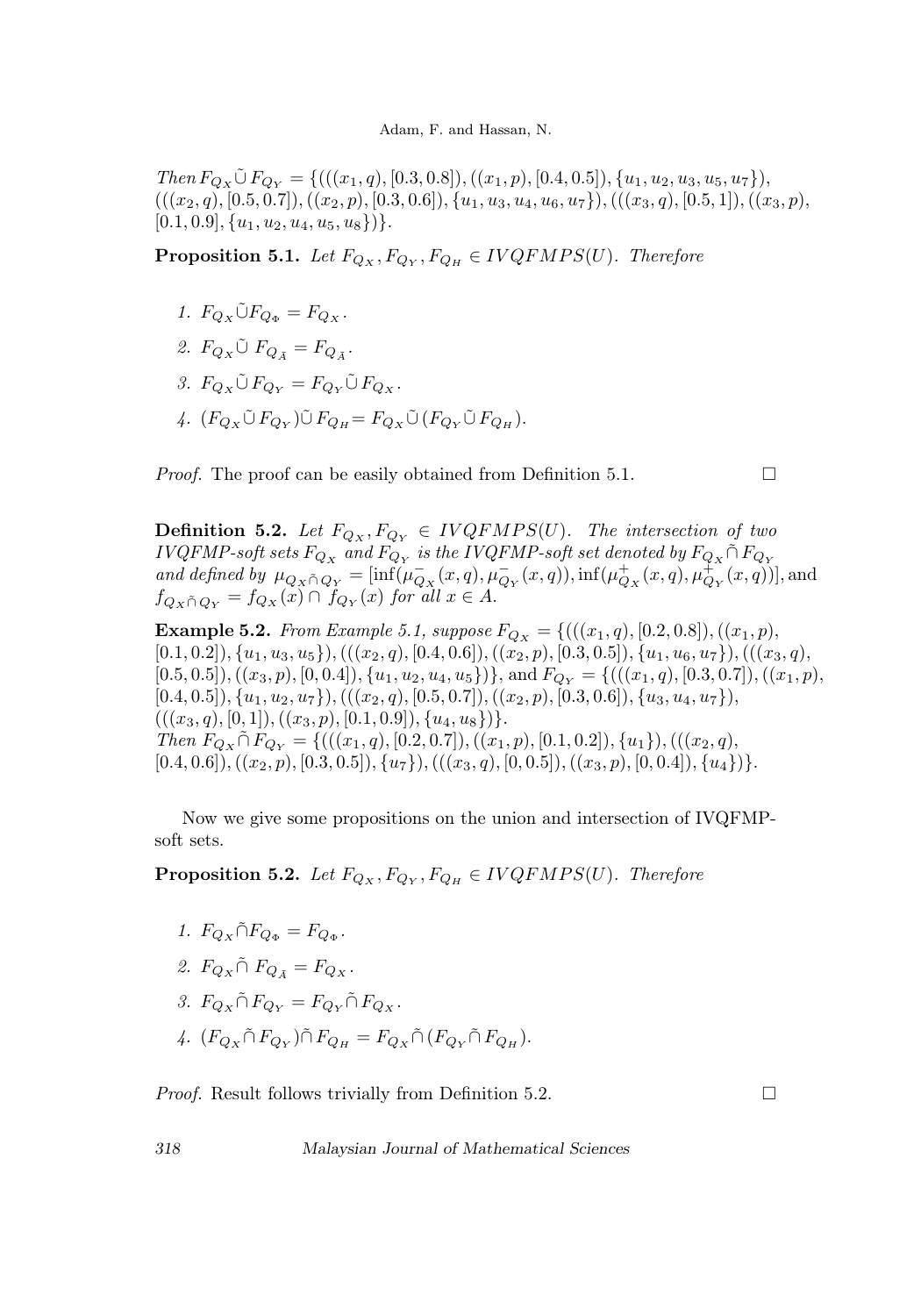**Proposition 5.3.** Let  $F_{Q_X}, F_{Q_Y}, F_{Q_H} \in IVQFMPS(U)$ . Therefore

1. 
$$
(F_{Q_X} \tilde{\cap} (F_{Q_Y} \tilde{\cup} F_{Q_H})) = (F_{Q_X} \tilde{\cap} F_{Q_Y}) \tilde{\cup} (F_{Q_X} \tilde{\cap} F_{Q_H}).
$$
  
2.  $(F_{Q_X} \tilde{\cup} (F_{Q_Y} \tilde{\cap} F_{Q_H})) = (F_{Q_X} \tilde{\cup} F_{Q_Y}) \tilde{\cap} (F_{Q_X} \tilde{\cup} F_{Q_H}).$ 

Proof. Let  $[\mu_{Q_X}^-(x,q), \mu_{Q_X}^+(x,q)] = \mu_{Q_X}(x,q), [\mu_{Q_Y}^-(x,q), \mu_{Q_Y}^+(x,q)] = \mu_{Q_Y}(x,q),$ and  $[\mu_{Q_H}^-(x, q), \mu_{Q_H}^+(x, q)] = \mu_{Q_H}(x, q)$ , for all  $x \in A$ , and  $q \in Q$ .

1. Assume that  $\mu_{Q_X}(x,q), \mu_{Q_Y}(x,q)$  and  $\mu_{Q_H}(x,q)$ , are elements of  $Q_X, Q_Y$ and  $Q_H$  respectively, then we have  $\mu_{Q_X \tilde{\cap} (Q_Y \tilde{\cup} Q_H)}(x,q) = \mu_{Q_X}(x,q) \tilde{\cap} (\mu_{Q_Y}(x,q) \tilde{\cup} \mu_{Q_H}(x,q)),$  $= \inf(\mu_{Q_X}(x,q), \sup(\mu_{Q_Y}(x,q), \mu_{Q_H}(x,y))),$  $= \sup(\inf(\mu_{Q_X}(x,q), \mu_{Q_Y}(x,q)), \inf(\mu_{Q_X}(x,q), \mu_{Q_H}(x,q))),$  $=\mu_{(Q_X\cap Q_Y)\tilde{\cup}(Q_X\cap Q_H)}(x,q).$ 

This implies 
$$
f_{(Q_X \tilde{\cap} (Q_Y \tilde{\cup} Q_H))}(x) = f_{Q_X}(x) \tilde{\cap} (f_{Q_Y}(x) \tilde{\cup} f_{Q_H}(x)),
$$
 therefore  
=  $(f_{Q_X}(x) \tilde{\cap} f_{Q_Y}(x)) \tilde{\cup} (f_{Q_H}(x) \tilde{\cap} f_{Q_H}(x)).$ 

Thus  $(F_{Q_X} \tilde{\cap} (F_{Q_Y} \tilde{\cup} F_{Q_H})) = (F_{Q_X} \tilde{\cap} F_{Q_Y}) \tilde{\cup} (F_{Q_X} \tilde{\cap} F_{Q_H}).$ 

Assertion 2 can be proven in a similar fashion.

**Proposition 5.4.** (De Morgan's Law). Let  $F_{Q_X}, F_{Q_Y}, F_{Q_H} \in IVQFMPS(U)$ . Therefore

 $I. \ \ (F_{Q_X}\tilde{\cup}\,F_{Q_Y})^c=F^c_{Q_X}\tilde{\cap}\,F^c_{Q_Y}.$ 2.  $(F_{Q_X} \cap F_{Q_Y})^c = F_{Q_X}^c \tilde{\cup} F_{Q_Y}^c$ .

Proof.

Let  $[\mu_{Q_X}^-(x,q), \mu_{Q_X}^+(x,q)] = \mu_{Q_X}(x,q), \ [\mu_{Q_Y}^-(x,q), \mu_{Q_Y}^+(x,q)] = \mu_{Q_Y}(x,q),$ and  $[\mu_{Q_H}^-(x, q), \mu_{Q_H}^+(x, q)] = \mu_{Q_H}(x, q)$ , for all  $x \in A$ , and  $q \in Q$ .

1. By Definitions 5.1 and 5.2 we have  $(\mu_{Q_X}(x,q)\tilde{\cup}\mu_{Q_Y}(x,q))^c = (sup(\mu_{Q_X}(x,q), \mu_{Q_Y}(x,q)))^c,$  $= 1 - sup(\mu_{Q_X}(x, q), \mu_{Q_Y}(x, q)),$  $= inf(1 - \mu_{Q_X}(x, q), 1 - \mu_{Q_Y}(x, q)),$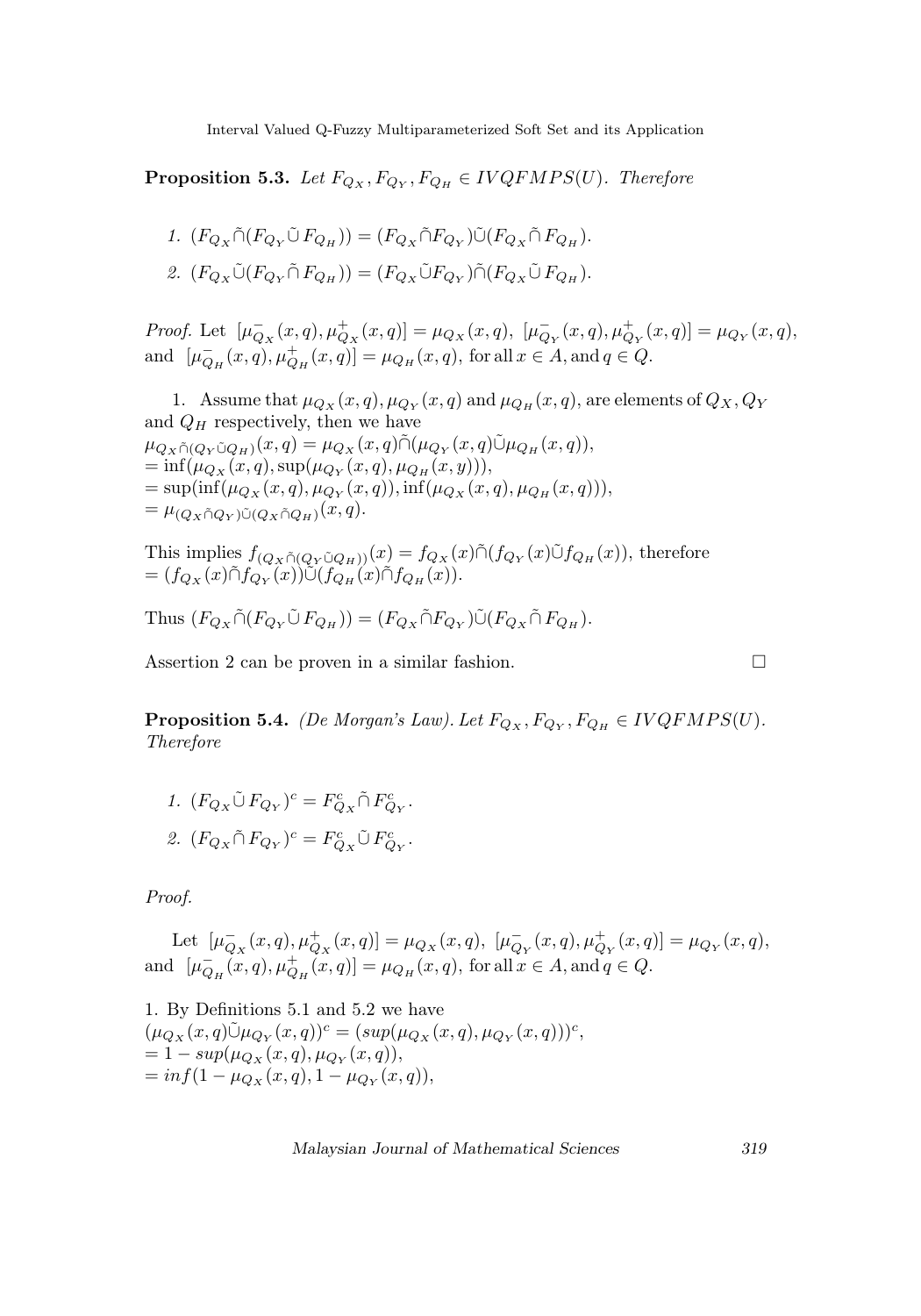$$
\begin{aligned} &=(1-\mu_{Q_X}(x,q)\cap 1-\mu_{Q_Y}(x,q)),\\ &=\mu^c_{Q_X}(x,q)\cap\mu^c_{Q_Y}(x,q)).\\ \label{eq:11} \end{aligned}
$$
 This implies  $f_{(Q_X\tilde\cup Q_Y)^c}=U-(f_{Q_X}(x)\tilde\cup f_{Q_Y}(x))$   

$$
=(U-f_{Q_X}(x)\tilde\cap U-f_{Q_Y}(x)),\\ =f^c_{Q_X}(x)\tilde\cap f^c_{Q_Y}(x).
$$

Thus  $(F_{Q_X}\tilde{\cup} F_{Q_Y})^c = F_{Q_X}^c \tilde{\cap} F_{Q_Y}^c$ .

Assertion 2 can be proven in a similar fashion.

**Definition 5.3.** Let  $F_{Q_X}$  and  $F_{Q_Y}$  be interval valued Q-fuzzy multiparameterized soft sets over U. The ∧-product (also called AND operation) of interval valued Q-fuzzy multiparameterized soft sets  $F_{Q_X}$  and  $F_{Q_Y}$  is an interval valued Q-fuzzy multiparameterized soft sets defined by  $F_{Q_X} \wedge F_{Q_Y} = F_{Q_{X \times Y}}$  where  $X \times Y = min((\mu_{Q_X}(x,q), \mu_{Q_Y}(x,q))$  for all  $(x,q) \in A \times Q$ , and  $f_{Q_{X \wedge Y}}(a,b) =$  $f_{Q_X}(a) \cap f_{Q_Y}(b)$  for all  $(a, b) \in A \times A$ .

The following example illustrates the ∧-product of interval valued Q-fuzzy multiparameterized soft sets.

Example 5.3. Let us consider a staff selection problem to fill a position in a private company. Let  $U = \{u_1, u_2, u_3, u_4, u_5\}$  be the universe set consisting of five candidates,  $Q = \{r\}$  be a qualification set. Let us consider  $E_i =$  ${E_1, E_2, E_3}$  the set of decision parameters where  $E_1 = \{x_{1,1} = \text{experience}, x_{1,2} = \}$ computer knowledge,  $E_2 = \{x_{2,1} = young, x_{2,2} = charming\}$ , and  $E_3 =$  ${x_{3,1} = genial, x_{3,2} = fluent}, and A \in P(E) such that A = {x_1 = {x_{1,1}, x_{2,1}}, x_2 = 1}$  ${x_{1,2}, x_{2,2}}, x_3 = {x_{1,1}, x_{1,3}}, x_4 = {x_{2,2}, x_{3,3}}.$ 

Let  $X = \{((x_1, r), [0.1, 0.3]), ((x_2, r), [0.1, 0.2]), ((x_3, r), [0.2, 0.3]), ((x_4, r), [0, 0.1])\}.$ Let  $f_{Q_X}(x_1) = \{u_1, u_2, u_5\}, f_{Q_X}(x_2) = \{u_1, u_4, u_6\}, f_{Q_X}(x_3) = \{u_1, u_2, u_4, u_5\},\,$ and  $f_{Q_X}(x_4) = \{u_1, u_2\}$ . Suppose  $Y = \{((x_1, r), [0.3, 0.9]), ((x_2, r), [0.4, 0.5]),$  $((x_3, r), [0.3, 0.5]), ((x_4, r), [0.2, 0.3])\}, f_{Q_Y}(x_1) = \{u_1, u_2, u_4, u_5\},\$  $f_{Q_Y}(x_2) = \{u_3, u_4, u_5\}, f_{Q_Y}(x_3) = \{u_4, u_5\}$  and  $f_{Q_Y}(x_4) = \{u_1, u_2\}.$ 

The representation of these sets  $F_{Q_X}$  and  $F_{Q_Y}$  are as follows:  $F_{Q_X} = \{(((x_1, r), [0.1, 0.3]), \{u_1, u_2, u_5\}), (((x_2, r), [0.1, 0.2]), \{u_1, u_4, u_6\}), ((x_3, r),$  $[0.3, 0.2]$ ),  $\{u_1, u_2, u_4, u_5\}$ ),  $(((x_4, r), [0, 0.1]), \{u_1, u_2\})\}$ , and  $F_{Q_Y} = \{(((x_1, r),$  $[0.3, 0.9], \{u_1, u_2, u_4, u_5\}, (((x_2, r), [0.4, 0.5]), \{u_3, u_4, u_5\}), ((x_3, r), [0.3, 0.5]),$  $\{u_4, u_5\}, ((u_4, r), [0.2, 0.3]), \{u_1, u_2\})\}.$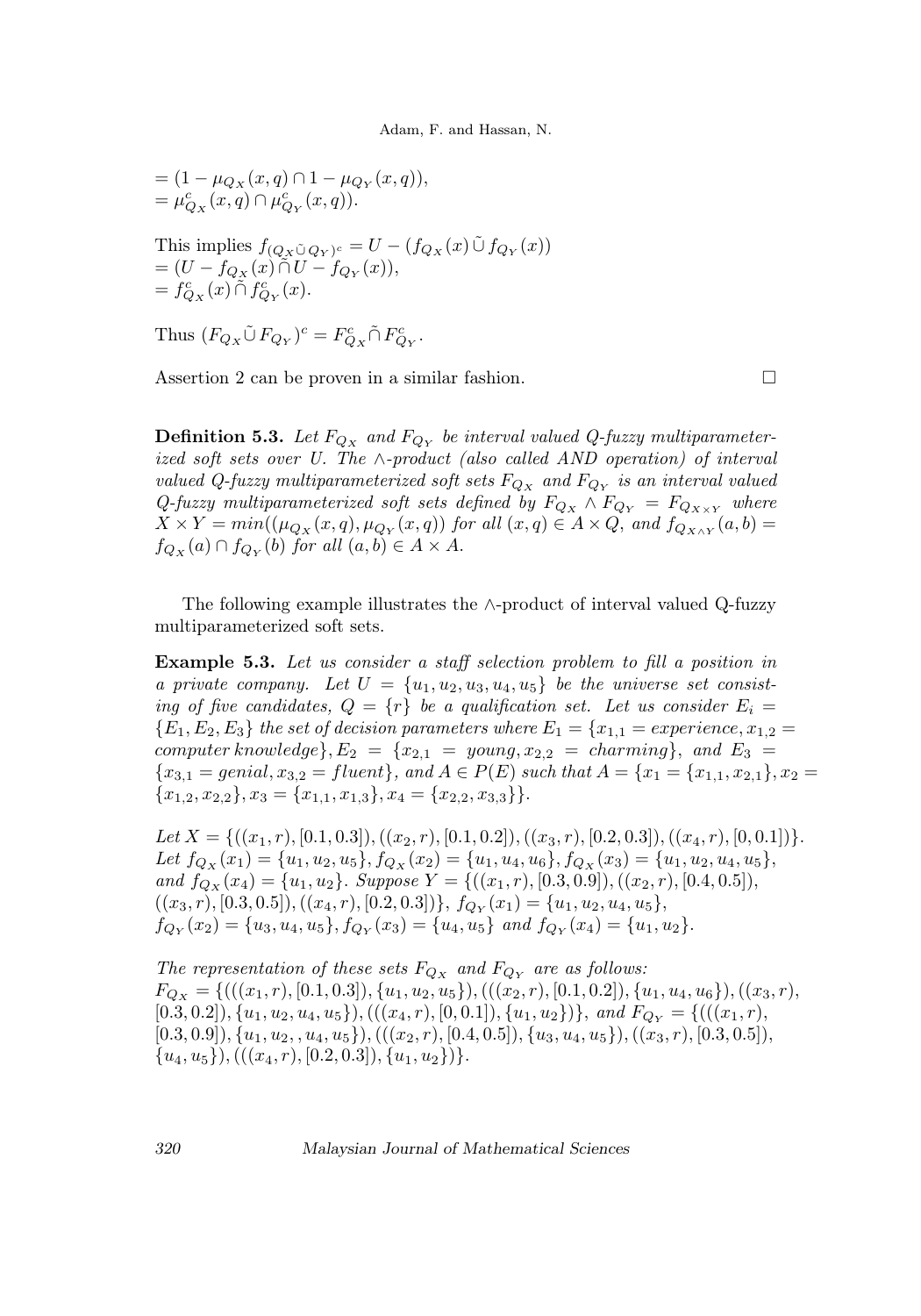Then the ∧-product of interval valued Q-fuzzy multiparameterized soft sets  $F_{Q_x}$ and  $F_{Q_Y}$  are as follows

 $X \times Y = \{(((x_1, r), (x_1, r)), [0.1, 0.3]), (((x_1, r), (x_2, r)), [0.1, 0.3]), (((x_1, r),$  $(x_3, r)$ , [0.1, 0.3]),  $(((x_1, r), (x_4, r)), [0.1, 0.3]), (((x_2, r), (x_1, r)), [0.1, 0.2]),$  $(((x_2,r),(x_2,r)),[0.1,0.2]),(((x_2,r),(x_3,r)),[0.1,0.2]),(((x_2,r),(x_4,r)),$  $[0.1, 0.2]$ ,  $(((x_3, r), (x_1, r)), [0.2, 0.3]), (((x_3, r), (x_2, r)), [0.2, 0.3]), (((x_3, r),$  $(x_3, r)$ , [0.2, 0.3]),  $(((x_3, r), (x_4, r)), [0.2, 0.3]), (((x_4, r), (x_1, r)), [0, 0.1]),$  $(((x_4, r), (x_2, r)), [0, 0.1]), (((x_4, r), (x_3, r)), [0, 0.1]), (((x_4, r), (x_4, r)),$  $[0, 0.1]$ }, and  $f_{Q_{X\times Y}}(x_1, x_1) = \{u_1, u_2, u_5\}, f_{Q_{X\times Y}}(x_1, x_2) = \{u_5\},\$  $f_{Q_{X\times Y}}(x_1, x_3) = \{u_5\}, f_{Q_{X\times Y}}(x_1, x_4) = \{u_1, u_2\}, f_{Q_{X\times Y}}(x_2, x_1) = \{u_1, u_4\},\$  $f_{Q_{X\times Y}}(x_2, x_2) = \{u_4\}, f_{Q_{X\times Y}}(x_2, x_3) = \{u_4\}, \text{ and } f_{Q_{X\times Y}}(x_2, x_4) = \{u_1\}.$ 

Similarly we can get  $f_{Q_{X\times Y}}(x_3, x_1), f_{Q_{X\times Y}}(x_3, x_2), f_{Q_{X\times Y}}(x_3, x_3), f_{Q_{X\times Y}}(x_3, x_4),$  $f_{Q_{X\times Y}}(x_4, x_1), f_{Q_{X\times Y}}(x_4, x_2), f_{Q_{X\times Y}}(x_4, x_3),$  and  $f_{Q_{X\times Y}}(x_4, x_4)$ .

Thus  $F_{Q_X} \wedge F_{Q_Y} = \{(((x_1, r), (x_1, r)), [0.1, 0.3]), \{u_1, u_2, u_5\}), (((x_1, r), (x_2, r)),$  $[0.1, 0.3], \{u_5\},((((x_1, r), (x_3, r)), [0.1, 0.3]), \{u_5\}),(((x_1, r), (x_4, r)), [0.1, 0.3]),$  $\{(u_1, u_2),(((x_2, r), (x_1, r)), [0.1, 0.2]), \{u_1, u_4\})),(((x_2, r), (x_2, r)), [0.1, 0.2]),$  $\{(u_4),((((x_2,r),(x_3,r)),[0.1,0.2]),\{u_4\}),((((x_2,r),(x_4,r)),[0.1,0.2]),\{u_1\}),...,$  $(((((x_4,r),(x_4,r)),[0,0.1]),\{u_1,u_2\})$ .

**Definition 5.4.** Let  $F_{Q_X}$  and  $F_{Q_Y}$  be interval valued Q-fuzzy multiparameterized soft sets over U. The ∨-product (also called AND operation) of interval valued Q-fuzzy multiparameterized soft sets  $F_{Q_X}$  and  $F_{Q_Y}$  is an interval valued Q-fuzzy multiparameterized soft sets defined by  $F_{Q_X} \vee F_{Q_Y} = F_{Q_{X \times Y}}$  where  $X \times Y = max((\mu_{Q_X}(x,q), \mu_{Q_Y}(x,q))$  for all  $(x,q) \in A \times Q$ , and  $f_{Q_{X \times Y}}(a,b) =$  $f_{Q_X}(a) \cup f_{Q_Y}(b)$  for all  $(a, b) \in A \times A$ .

Example 5.4. From Example 5.3., the ∨-product of interval valued  $Q$ -fuzzy multiparameterized soft sets  $F_{Q_X}$  and  $F_{Q_Y}$  are as follows:  $X \times Y = \{((x_1, r), (x_1, r)),$  $[0.3, 0.9],(((x_1, r), (x_2, r)), [0.4, 0.5]), (((x_1, r), (x_3, r)), [0.3, 0.5]), (((x_1, r), (x_4, r)),$  $[0.2, 0.3]$ ,  $(((x_2, r), (x_1, r)), [0.3, 0.9])$ ,  $(((x_2, r), (x_2, r)), [0.4, 0.5])$ ,  $(((x_2, r), (x_3, r)),$  $[0.3, 0.5],(((x_2, r), (x_4, r)), [0.2, 0.3]), (((x_3, r), (x_1, r)), [0.3, 0.9]), (((x_3, r), (x_2, r)),$  $[0.4, 0.5]),((((x_3, r), (x_3, r)), [0.3, 0.5]),(((x_3, r), (x_4, r)), [0.2, 0.3]),(((x_4, r), (x_1, r)),$  $[0.3, 0.9]),(( (x_4, r), (x_2, r)), [0.4, 0.5]),(( (x_4, r), (x_3, r)), [0.3, 0.5]),(( (x_4, r), (x_4, r)),$  $[0.2, 0.3]$ }, and  $f_{Q_{X \times Y}}(x_1, x_1) = \{u_1, u_2, u_4, u_5\}$ ,  $f_{Q_{X \times Y}}(x_1, x_2) = \{u_1, u_2, u_3, u_4, u_5\}$ ,  $f_{Q_{X\times Y}}(x_1, x_3) = \{u_1, u_2, u_4, u_5\}, f_{Q_{X\times Y}}(x_1, x_4) = \{u_1, u_2, u_5\}, f_{Q_{X\times Y}}(x_2, x_1) =$  ${u_1, u_2, u_4, u_5, u_6}, f_{Q_{X\times Y}}(x_2, x_2) = {u_1, u_3, u_4, u_5, u_6}, f_{Q_{X\times Y}}(x_2, x_3) = {u_1, u_4, u_5, u_6},$ and  $f_{Q_{X\times Y}}(x_2, x_4) = \{u_1, u_2, u_4, u_6\}.$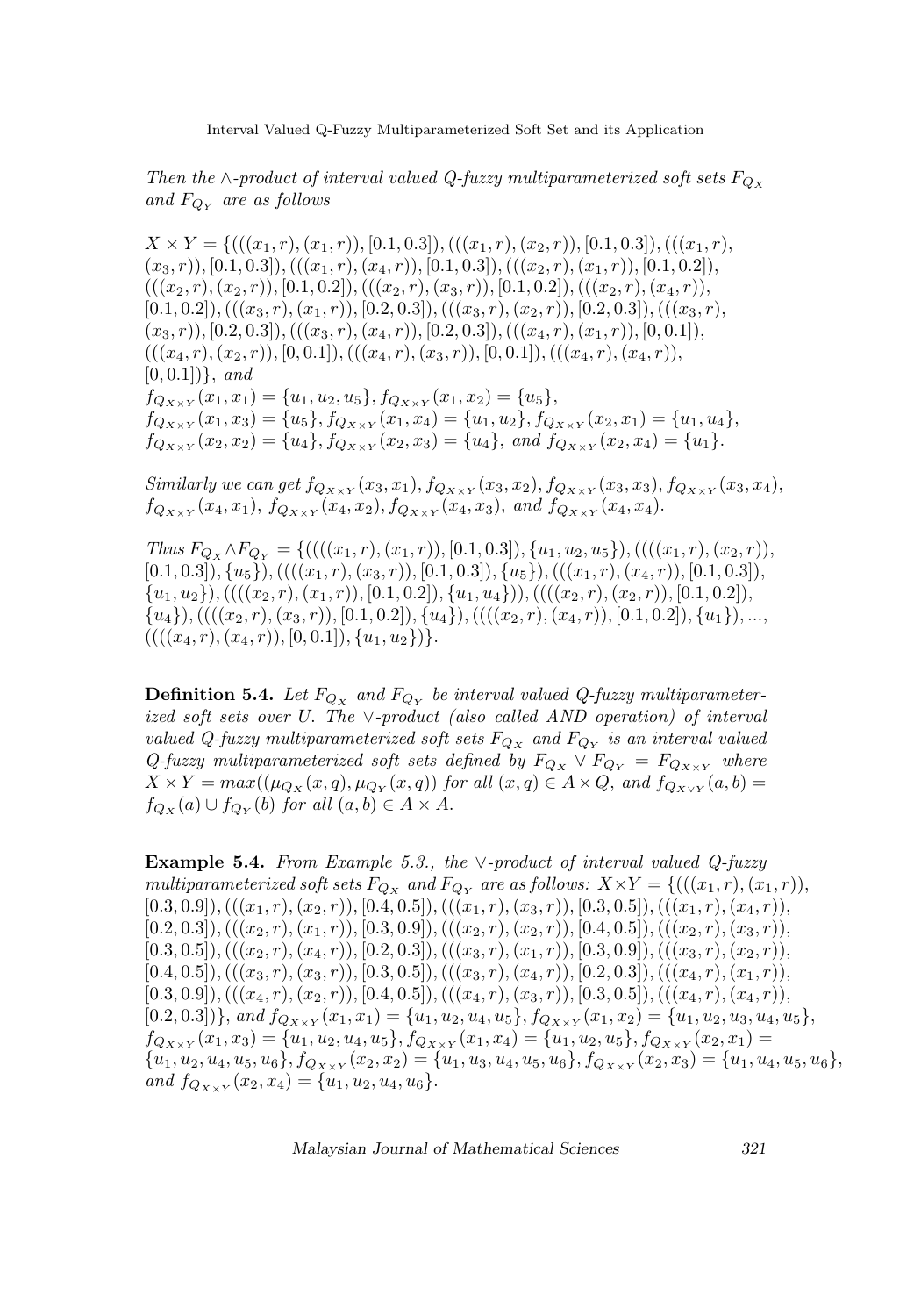Similarly we can get  $f_{Q_{X\times Y}}(x_3, x_1), f_{Q_{X\times Y}}(x_3, x_2), f_{Q_{X\times Y}}(x_3, x_3), f_{Q_{X\times Y}}(x_3, x_4),$  $f_{Q_{X\times Y}}(x_4, x_1), f_{Q_{X\times Y}}(x_4, x_2), f_{Q_{X\times Y}}(x_4, x_3),$  and  $f_{Q_{X\times Y}}(x_4, x_4)$ . Then  $F_{Q_X} \vee F_{Q_Y} = \{(((x_1, r), (x_1, r)), [0.3, 0.9]), \{u_1, u_2, u_4, u_5\}), , (((x_1, r), (x_2, r)),$  $[0.4, 0.5], \{u_1, u_2, u_3, u_4, u_5\},((((x_1, r), (x_3, r)), [0.3, 0.5]), \{u_1, u_2, u_4, u_5\}),(((x_1, r),$  $(x_4, r)$ , [0.2, 0.3]),  $\{u_1, u_2, u_5\}$ , ((( $(x_2, r)$ ,  $(x_1, r)$ ), [0.3, 0.9]),  $\{u_1, u_2, u_4, u_5, u_6\}$ ),  $(((((x_2,r),(x_2,r)),[0.4,0.5]),\{u_1,u_3,u_4,u_5,u_6\}),((((x_2,r),(x_3,r)),[0.3,0.5]),$  $\{u_1, u_4, u_5, u_6\},((((x_2, r), (x_4, r)), [0.2, 0.3]), \{u_1, u_2, u_4, u_6\}),...,(((x_4, r),$  $(x_4, r), [0.2, 0.3], \{u_1, u_2\}\}.$ 

Now we give some propositions on the ∧ and ∨-product of interval valued Q-fuzzy multiparameterized soft sets

**Proposition 5.5.** Let  $F_{Q_X}$  and  $F_{Q_Y}$  be interval valued Q-fuzzy multiparameterized soft sets over U. Then we have

- 1.  $F_{Q_X} \subseteq F_{Q_X} \vee F_{Q_Y}.$
- 2.  $F_{Q_Y} \subseteq F_{Q_X} \vee F_{Q_Y}.$
- 3.  $F_{Q_x} \wedge F_{Q_y} \subseteq F_{Q_x}$ .
- 4.  $F_{Q_X} \wedge F_{Q_Y} \subseteq F_{Q_Y}.$

Proof. (1) Let  $[\mu_{Q_X}^-(u, q), \mu_{Q_X}^+(u, q)] = \mu_{Q_X}(u, q), [\mu_{Q_Y}^-(u, q), \mu_{Q_Y}^+(u, q)] =$  $\mu_{Q_Y}(u,q)$ . Assume that  $\mu_{Q_X}(u,q)$  and  $\mu_{Q_Y}(u,q)$  are elements of  $Q_X$  and  $Q_Y$ respectively.

Then from Definition 5.4 we have  $\mu_{Q_X \vee Q_Y}(x,q) = max(\mu_{Q_X}(u,q), \mu_{Q_Y}(u,q)),$  $\mu_{Q_X}(u, q) \leq max(\mu_{Q_X}(u, q), \mu_{Q_Y}(u, q)),$ 

This implies  $f_{Q_X \cup Q_Y}(x) = f_{Q_X}(x) \cup f_{Q_Y}(x)$ , therefore  $f_{Q_X}(x) \subseteq f_{Q_X}(x) \cup$  $f_{Q_Y}(x)$ .

Thus  $F_{Q_X} \subseteq F_{Q_X} \vee F_{Q_Y}$ . Assertion (2) can be proven in a similar fashion.

(3). Assume  $F_{Q_X} \wedge F_{Q_Y} = (\mu_{Q_X}(u, q) \wedge \mu_{Q_Y}(u, q))$ , and from Definition 5.3 we have  $\mu_{Q_X \wedge Q_Y}(x,q) = min(\mu_{Q_X}(u,q), \mu_{Q_Y}(u,q)), min(\mu_{Q_X}(u,q), \mu_{Q_Y}(u,q)) \subseteq$  $\mu_{Q_X}(u,q),$ 

This implies  $f_{Q_X \cap Q_Y}(x) = f_{Q_X}(x) \cap f_{Q_Y}(x)$ , therefore  $f_{Q_X}(x) \cap f_{Q_Y}(x) \subseteq$  $f_{Q_X}(x)$ .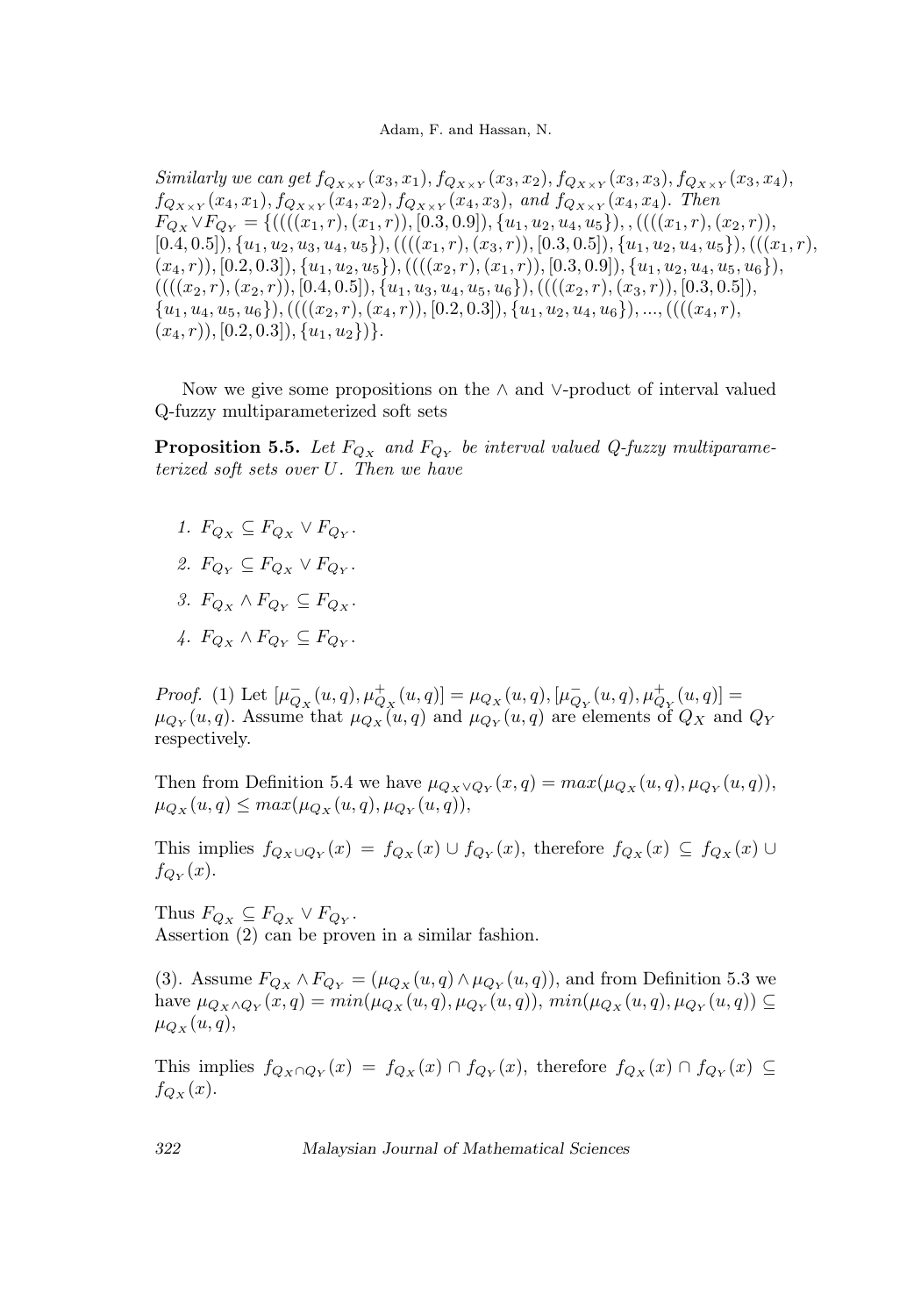Thus  $F_{Q_X} \wedge F_{Q_Y} \subseteq F_{Q_X}$ . The proof of (4) can be obtained in a similar fashion. П

**Proposition 5.6.** Let  $F_{Q_X}, F_{Q_Y}$  and  $F_{Q_H}$  be interval valued Q-fuzzy multiparameterized soft sets over U. If  $F_{Q_X} \subseteq F_{Q_Y}$ , then we have

- 1.  $F_{Q_X} \wedge F_{Q_H} \subseteq F_{Q_Y} \wedge F_{Q_H}$ .
- 2.  $F_{Q_X} \wedge F_{Q_H} \subseteq F_{Q_Y} \wedge F_{Q_H}$ .

Proof. (1) Let  $[\mu_{Q_X}^-(u, q), \mu_{Q_X}^+(u, q)] = \mu_{Q_X}(u, q), [\mu_{Q_Y}^-(u, q), \mu_{Q_Y}^+(u, q)] =$  $\mu_{Q_Y}(u, q)$  and  $[\mu_{Q_H}^-(u, q), \mu_{Q_H}^+(u, q)] = \mu_{Q_H}(u, q)$ , Assume that  $\mu_{Q_X}(u, q)$ ,  $\mu_{Q_Y}(u, q)$ and  $\mu_{Q_H}(u, q)$  are elements of  $Q_X$ ,  $Q_Y$  and  $Q_H$  respectively. Thus (i)  $\mu_{Q_X \wedge Q_H}(x,q) = min(\mu_{Q_X}(u,q), \mu_{Q_H}(u,q)),$  and (ii)  $\mu_{Q_Y \wedge Q_H}(x,q) = min(\mu_{Q_Y}(u,q), \mu_{Q_H}(u,q)).$ 

There are three cases to be considered.

1. If the minimum membership of (i) is  $\mu_{Q_X}(u, q)$ , and for (ii) is  $\mu_{Q_Y}(u, q)$ , then  $F_{Q_X} \subseteq F_{Q_Y}$ . Therefore  $F_{Q_X} \wedge F_{Q_H} \subseteq F_{Q_Y} \wedge F_{Q_H}$ ,

2. If the minimum membership of (i) is  $\mu_{Q_X}(u, q)$ , and for (ii) is  $\mu_{Q_H}(u, q)$ , then  $\mu_{Q_X}(u, q) \leq \mu(Q_H)(u, q)$ , implies  $f_{Q_X} \subseteq f_{Q_H}$  and consequently  $F_{Q_X} \subseteq$  $F_{Q_H}$ . Thus  $F_{Q_X} \wedge F_{Q_H} \subseteq F_{Q_Y} \wedge F_{Q_H}$ .

3. If the minimum membership of (i) is  $\mu_{Q_H}(u, q)$ , and for (ii) is  $\mu_{Q_Y}(u, q)$ , then  $\mu_{Q_H}(u, q) \leq Q_X(u, q)$ , implies  $f_{Q_H} \subseteq f_{Q_X}$ , and  $F_{Q_H} \subseteq F_{Q_X}$ . Consequently if  $F_{Q_H} \subseteq F_{Q_X}$  and  $F_{Q_X} \subseteq F_{Q_Y}$ , then  $F_{Q_H} \subseteq F_{Q_Y}$ .

Therefore  $F_{Q_X} \wedge F_{Q_H} \subseteq F_{Q_Y} \wedge F_{Q_H}$ .

Assertion (2) can be proven in a similar fashion

 $\Box$ 

**Proposition 5.7.** Let  $F_{Q_X}, F_{Q_Y}$  and  $F_{Q_H}$  be interval valued Q-fuzzy multiparameterized soft sets over U. Therefore

1.  $F_{Q_X} \vee (F_{Q_X} \wedge F_{Q_Y}) \subseteq F_{Q_X} \vee F_{Q_X}.$ 2.  $F_{Q_X} \wedge F_{Q_X} \subseteq F_{Q_X} \wedge (F_{Q_X} \vee F_{Q_Y}).$ 

*Proof.* (1) Let us write  $F_{Q_{X\wedge Y}} = F_{Q_X} \wedge F_{Q_Y}$ , where  $F_{Q_{X\wedge Y}}(a, b) = F_{Q_X}(a) \cap$  $F_{Q_Y}(b)$ , for all  $(a, b) \in A \times A$ , Then let  $F_{Q_X} \vee F_{Q_{X \wedge Y}} = F_{Q_{X \vee (X \wedge Y)}}$  where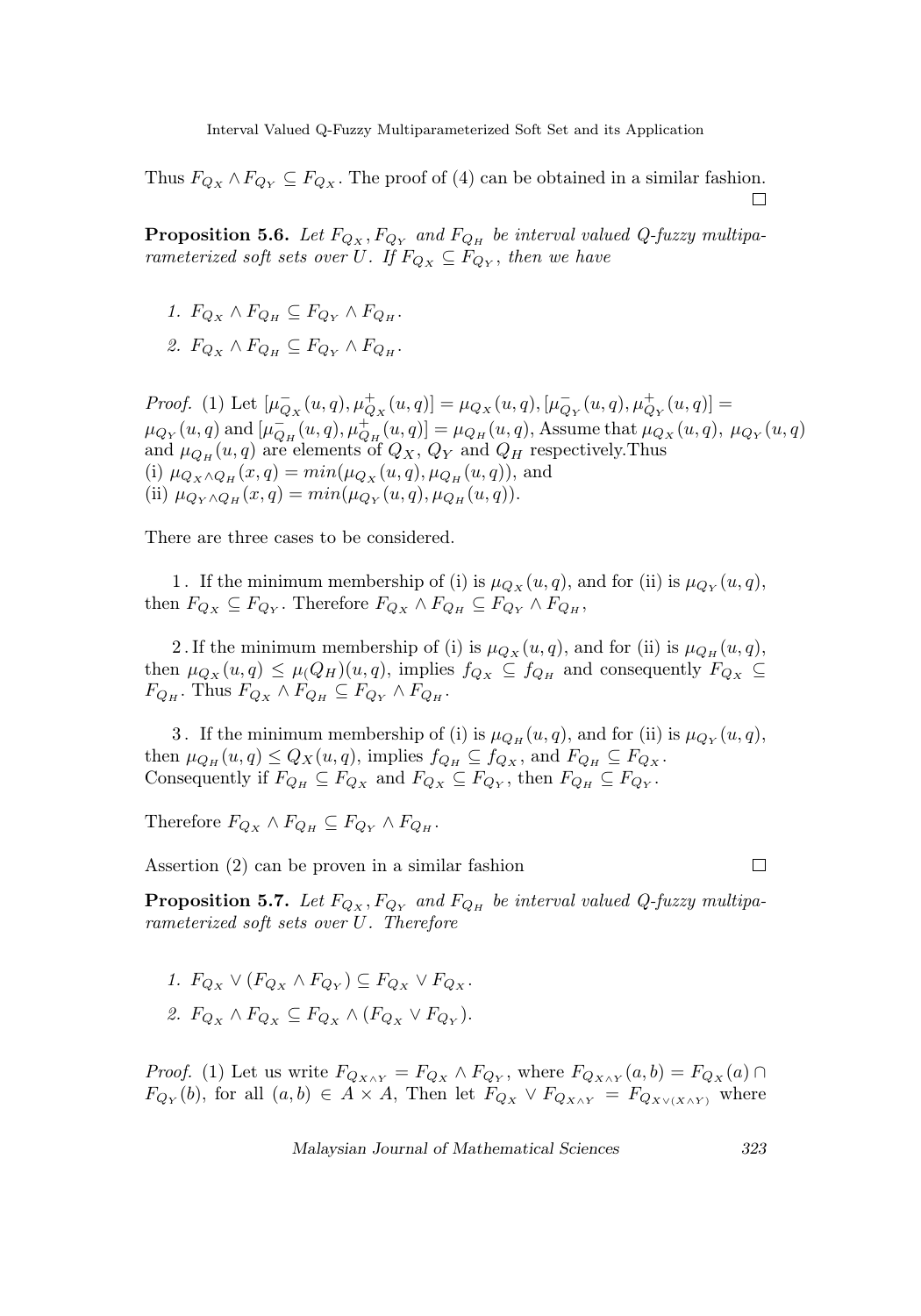$F_{Q_{X \vee (X \wedge Y)}}(\acute{a}, (a, b)) = F_{Q_X}(\acute{a}) \cup (F_{Q_X}(a) \cap F_{Q_Y}(b)),$  for all  $(\acute{a}, (a, b)) \in A \times (A \times$ A). Let  $F_{Q_{X\vee X}} = F_{Q_X} \vee F_{Q_X}$  where  $F_{Q_{X\vee X}}(a_1, a_2) = F_{Q_X}(a) \cup F_{Q_X}(a_2)$ , for all  $(a_1, a_2) \in A \times A$ . Note also that  $F_{Q_X}(a) \cup (F_{Q_X}(a) \cap F_{Q_Y}(b)) = (F_{Q_X}(a) \cap$  $F_{Q_X}(a)$   $\cup$   $(F_{Q_X}(a) \cap F_{Q_Y}(b))$ . Hence we deduce that  $F_{Q_{X \vee (X \wedge Y)}}(a,(a,b)) \subseteq$  $(F_{Q_X}(a) \cup F_{Q_X}(a)) = F_{Q_{X\vee X}}(a,a)$ . This shows that  $F_{Q_{X\vee (X\wedge Y)}} \subseteq F_{Q_{X\wedge X}}$  as required.

Assertion (2) can be proven in a similar fashion.

## 6. Interval Valued Q-Fuzzy Decision Set of an IVQFMP-Soft Set

 $\Box$ 

In this section, the authors define an interval value Q-fuzzy decision set of an IVQFMP-soft set to construct a decision method by which approximate functions of a soft set are combined to produce a single Q-fuzzy set that can be used to evaluate each alternative.

**Definition 6.1.** Let  $F_{Q_X} \in IVQFMPS(U)$ . An interval valued Q-fuzzy decision set of  $F_{Q_X}$ , denoted by  $F_{Q_X}^d$  is defined by

$$
F_{Q_X}^d = \{(u, q), \mu_{F_{Q_X}^d}(u, q) : u \in U, q \in Q\},\
$$

which is Q-fuzzy set over U, whereby its membership function  $\mu_{F^d_{Q_X}}(u,q)$  is defined by  $\mu_{F_{Q_X}^d}: U \times Q \to [0,1]$  and

$$
\mu_{F^d_{Q_X}}(u,q) = \frac{1}{|supp(X)|} \sum_{(x,q) \in supp(X)} \{\frac{[\mu_{Q_X}^-(x,q)+\mu_{Q_X}^+(x,q)]}{2}\} \chi f_{Q_X(x)}(u,q),
$$

where supp(X) is the support set of X,  $f_{Q_X}(x)$  is the crisp subset determined by the parameter x and

$$
f_{Q_X(x)} = \left\{ \begin{array}{ll} 1, & \text{if; } u \in f_{Q_X} \text{ and } q \in X \\ 0, & \text{if; } u \notin f_{Q_X} \text{ or } q \notin X \end{array} \right\}.
$$

Using the definition of interval valued Q-fuzzy decision set of an IVQFMPsoft set, a decision method by the following algorithm can be constructed.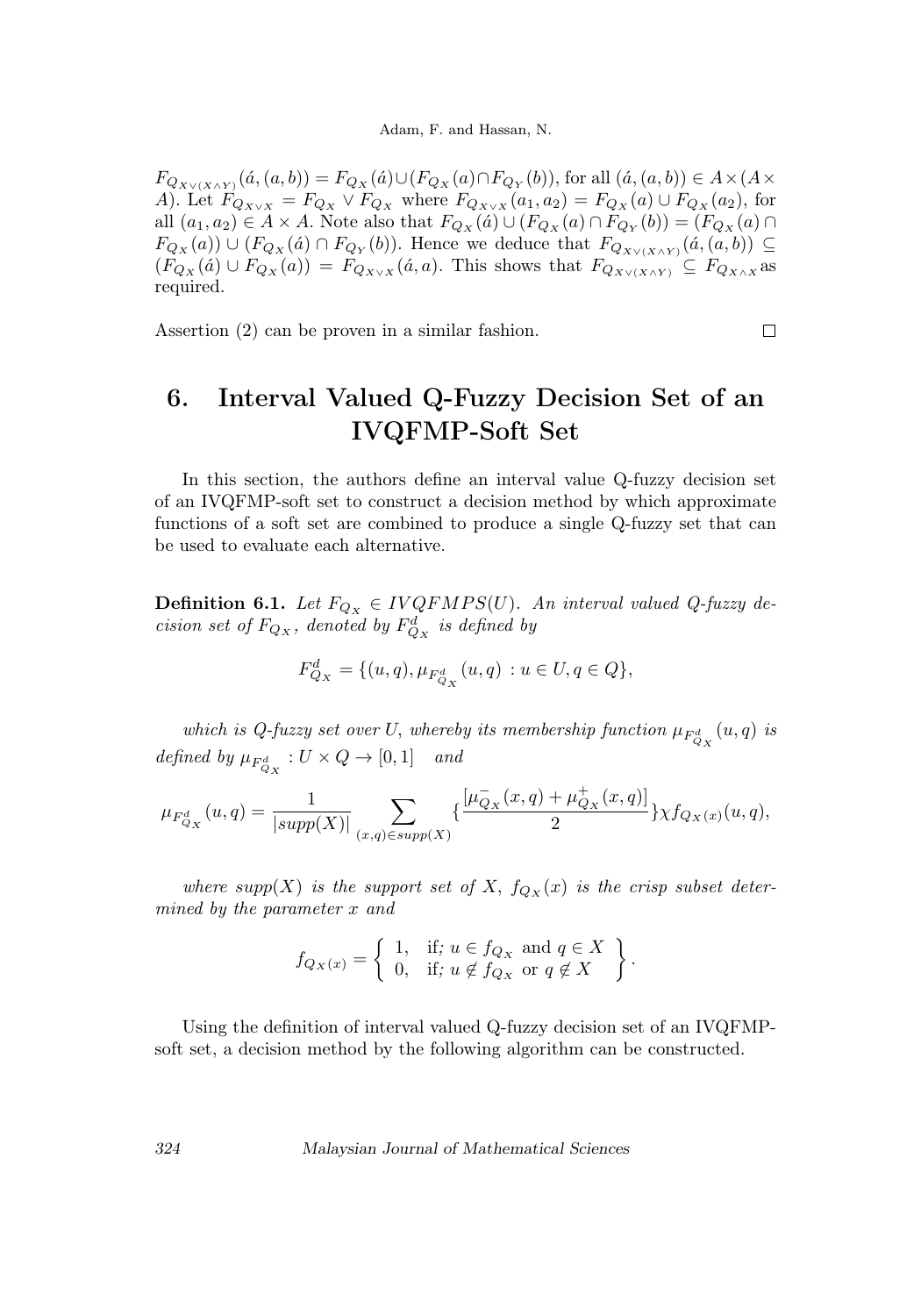- **Step 1:** Construct a  $F_{Q_X}$  over U.
- **Step 2:** Compute the interval valued Q-fuzzy decision set  $F_{Q_X}^d$ .
- **Step 3:** Select the largest membership grade max  $\mu_{F_{Q_X}^d}(u, q)$ .

The following example will illustrate the idea of the algorithm given above.

**Example 6.1.** Let us assume that a person goes to buy a car from a set of five cars  $U = \{u_1, u_2, u_3, u_4, u_5\}, Q = \{q, p\}$  be a set years of car made and  $E = \{E_1, E_2\}$  be a set of parameters where  $E_1$  is a set of cost parameters given by  $\{x_{1,1} = \text{cheap}, x_{1,2} = \text{expensive}, x_{1,3} = \text{very expensive}, x_{1,4} = \text{very expensive}, x_{1,5} = \text{very expensive}, x_{1,6} = \text{very expensive}$ very cheap},  $E_2$  is a set of color parameters given by  $\{x_{2,1} = red, x_{2,2} =$ black,  $x_{2,3} = white$ , with  $A \subseteq P(E)$  such that  $A = \{x_1 = \{x_{1,1}, x_{2,1}\}, x_2 =$  ${x_{1,4}, x_{2,2}}, x_3 = {x_{1,3}, x_{2,3}}$ . The person considers two multi parameters namely, (cheap, red color) and (very cheap, white color). That is, the subset of parameters is  $X = \{((x_1, q), [0.6, 0.8]), ((x_1, p), [0.6, 0.9]), ((x_2, q), [0.4, 0.7]), ((x_2, p), [0.3, 0.5])\}.$ 

The steps below can be used to find a suitable car for the person to buy.

Step 1: Construct  $F_{Q_X}$  over U,

 $F_{Q_X} = \{(((x_1, q), [0.6, 0.8]), \{u_1, u_2\}), (((x_1, p), [0.6, 0.9]), \{u_1, u_5\}),$  $(((x_2, q), [0.4, 0.7]), \{u_2, u_4, u_3\}), (((x_2, p), [0.3, 0.5]), \{u_1, u_4, u_5\})\}.$ 

Step 2: The Q-fuzzy decision set of  $F_{Q_X}$  can be found as

 $F_{Q_X}^d = \{((u_1, q), 0.1), ((u_1, p), 0.29), ((u_2, q), 0.31), ((u_2, p), 0), ((u_3, q), 0.14),$  $((u_3, p), 0),((u_4, q), 0.14),((u_4, p), 0.1),((u_5, q), 0.19),((u_5, p), 0.1)\}.$ 

Step 3: Finally, the largest membership grade can be chosen by

$$
max\mu_{F_{Q_X}^d}(u,q) = 0.31.
$$

This implies that the candidate  $(u_2, q)$  has the largest membership grade, hence the car  $u_2$  made in year q is most suitable to be bought.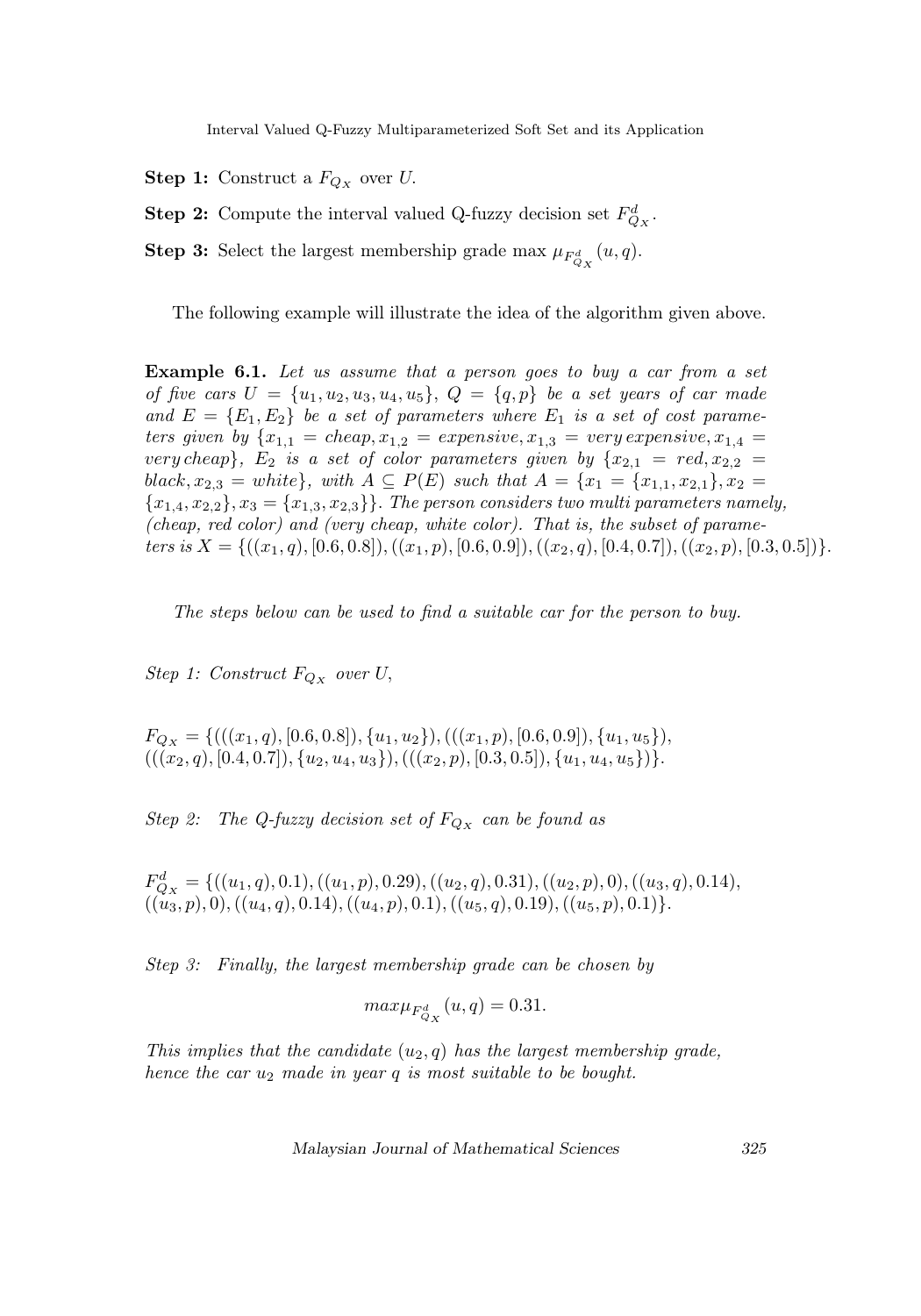The following example will illustrate that IVQFMP-soft set can better reflect the decision maker's preferences compared to the multi Q-fuzzy set.

Example 6.2. Suppose that a university wants to select a student for the " Best outgoing student award" and there are nominees who form the universe  $U = \{p_1, p_2, p_3, p_4, p_5\}, Q = \{q, p\}$  be the nationality and  $E_i = \{E_1, E_2, E_3\},$  be a set of parameters where  $E_1$  is a set of fields of study parameters  $E_1 = \{x_{1,1} =$ Biochemistry,  $x_{1,2} = Biology, x_{1,3} = Ecology,$ ,  $E_2$  is a set of achievement of the students parameters given by  $E_2 = \{x_{2,1} = academic\ performance, x_{2,2} =$ cocurricular activities,  $x_{2,3} = good\text{ conduct}$ , and  $E_3$  is a set of programme of study parameters given by  $E_3 = \{x_{3,1} = \text{graduate students}, x_{3,2} = \text{undergraduate}\}$ students}. Consider a set of parameters,  $\{x_{1,1}, x_{2,1}\}, \{x_{1,3}, x_{2,2}, x_{3,2}\}, \{x_{1,2}, x_{2,3}\},$ and  $\{x_{1,1}, x_{3,1}\}.$ 

In this example it will be difficult to explain the universal U with two or three membership function using multi Q-fuzzy set, especially when there are different numbers of parameters involved. However, IVQFMP-soft set can reflect the decision maker's preferences. Thus, the expert committee can consider sets of multi parameters namely,

 $x_1 = \{Biochemistry, high academic performance\},\$ 

 $x_2 = \{Ecology, cocurricular activities, undergraduate students\},\$ 

 $x_3 = {Biology, good conduct}$ , and

 $x_4 = \{Biochemistry, graduate students\}.$ 

That is, the subset of parameter and IVQFMP-soft sets are as follows.

 $X = \{((x_1, q), [0.3, 0.5]), ((x_1, p), [0.2, 0.9]), ((x_2, q), [0.4, 0.8]), ((x_2, p),$  $[0.3, 0.5]$ ,  $((x_3, q), [0.3, 0.6])$ ,  $((x_3, p), [0.1, 0.7])$ ,  $((x_4, q), [0.1, 0.3])$ ,  $((x_4, p),$  $[0.5, 0.7]$ }.

 $F_{Q_X} = \{(((x_1, q), [0.3, 0.5]), \{u_1, u_5\}), (((x_1, p), [0.2, 0.9]), \{u_3, u_6\}),$  $(((x_2, q), [0.4, 0.8]), \{u_2, u_3, u_4\}), (((x_2, p), [0.3, 0.5]), \{u_1, u_4, u_5\}), (((x_3, p),$  $[0.3, 0.6], \{u_1, u_4, u_5\}, (((x_3, q), [0.1, 0.7]), \{u_3, u_4, u_5\}), (((x_4, q), [0.3, 0.6]),$  ${u_4, u_5}, ((x_4, p), [0.1, 0.7]), {u_1}\}.$ 

## 7. Conclusion

The authors introduced the concepts of an interval-valued Q-fuzzy set and IVQFMP-soft set and described their equality, subset, union, intersection, ∧ and ∨-product. An algorithm for a decision method using an IVQFMP-soft set was constructed. The proposed IVQFMP-soft set is then successfully applied to a decision making problem which shows that it can more accurately reflect the decision maker's hesitancy in stating his preferences over choice alternatives,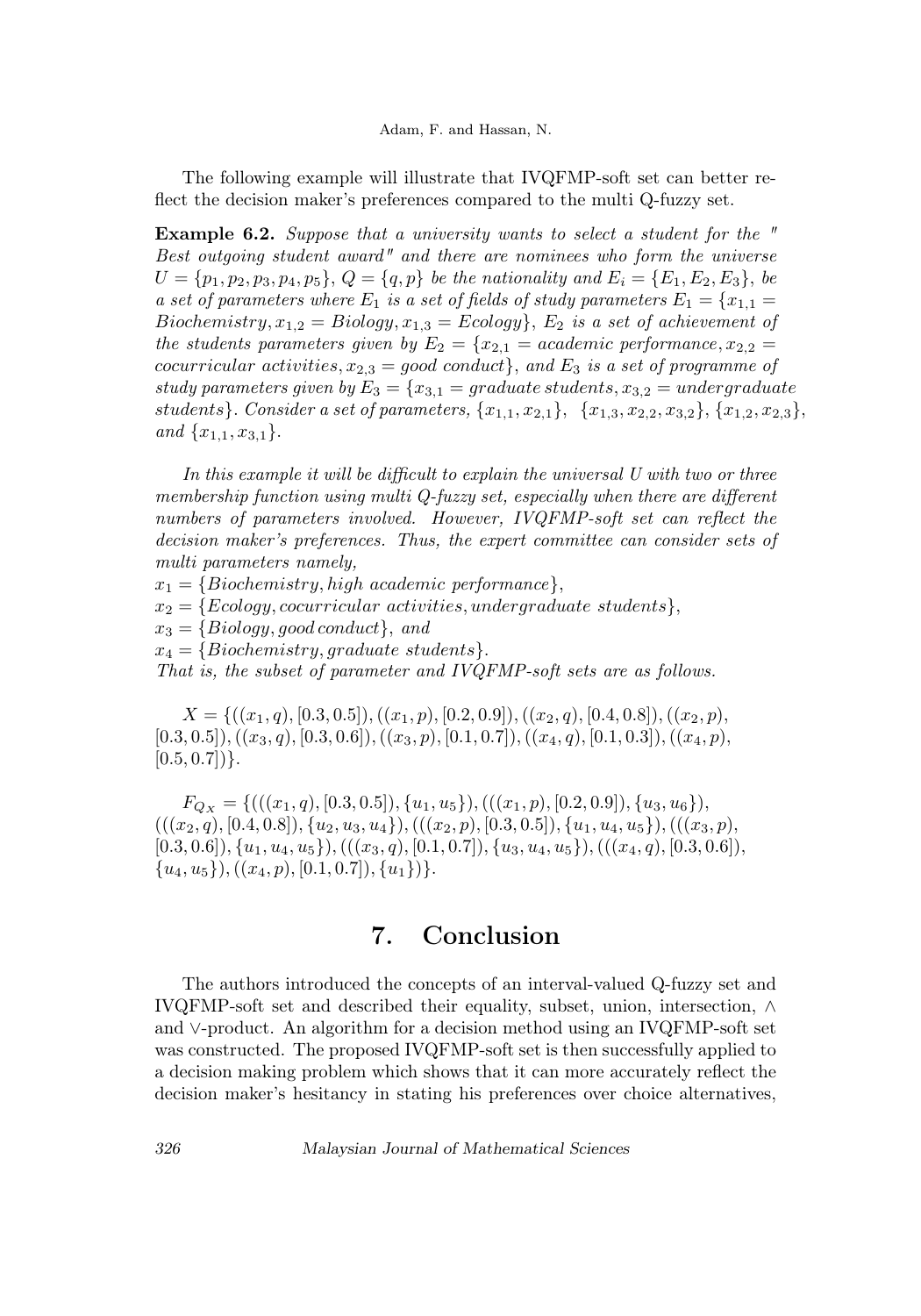as compared to the multi Q- fuzzy set.

#### References

- [Adam, F., and Hassan, N. \(2014a\). Q-fuzzy soft matrix and its application.](https://www.researchgate.net/publication/263300093_Q-fuzzy_soft_matrix_and_its_application?el=1_x_8&enrichId=rgreq-a85eaef8a31cb718b8247fb7d0a9a68e-XXX&enrichSource=Y292ZXJQYWdlOzMxMDU1ODk1MDtBUzo0MzA0NTg4OTE3MDYzNzFAMTQ3OTY0MDgwNTYwNg==) [AIP Conference Proceedings, 1602, 772-778.](https://www.researchgate.net/publication/263300093_Q-fuzzy_soft_matrix_and_its_application?el=1_x_8&enrichId=rgreq-a85eaef8a31cb718b8247fb7d0a9a68e-XXX&enrichSource=Y292ZXJQYWdlOzMxMDU1ODk1MDtBUzo0MzA0NTg4OTE3MDYzNzFAMTQ3OTY0MDgwNTYwNg==)
- Adam, F., and Hassan, N. (2014b). Q-fuzzy soft set. Applied Mathematical Sciences, 8 (174): 8689-8695.
- [Adam, F., and Hassan, N. \(2014c\). Operations on Q-fuzzy soft set.](https://www.researchgate.net/publication/270575470_Operations_on_Q-Fuzzy_Soft_Set?el=1_x_8&enrichId=rgreq-a85eaef8a31cb718b8247fb7d0a9a68e-XXX&enrichSource=Y292ZXJQYWdlOzMxMDU1ODk1MDtBUzo0MzA0NTg4OTE3MDYzNzFAMTQ3OTY0MDgwNTYwNg==) Applied [Mathematical Sciences,](https://www.researchgate.net/publication/270575470_Operations_on_Q-Fuzzy_Soft_Set?el=1_x_8&enrichId=rgreq-a85eaef8a31cb718b8247fb7d0a9a68e-XXX&enrichSource=Y292ZXJQYWdlOzMxMDU1ODk1MDtBUzo0MzA0NTg4OTE3MDYzNzFAMTQ3OTY0MDgwNTYwNg==) 8 (175): 8697 - 8701.
- [Adam, F., and Hassan, N. \(2014d\). Multi Q-fuzzy parameterized soft set and](https://www.researchgate.net/publication/264388491_Multi_Q-fuzzy_parameterized_soft_set_and_its_application?el=1_x_8&enrichId=rgreq-a85eaef8a31cb718b8247fb7d0a9a68e-XXX&enrichSource=Y292ZXJQYWdlOzMxMDU1ODk1MDtBUzo0MzA0NTg4OTE3MDYzNzFAMTQ3OTY0MDgwNTYwNg==) its application. [Journal of Intelligent and Fuzzy Systems,](https://www.researchgate.net/publication/264388491_Multi_Q-fuzzy_parameterized_soft_set_and_its_application?el=1_x_8&enrichId=rgreq-a85eaef8a31cb718b8247fb7d0a9a68e-XXX&enrichSource=Y292ZXJQYWdlOzMxMDU1ODk1MDtBUzo0MzA0NTg4OTE3MDYzNzFAMTQ3OTY0MDgwNTYwNg==) 27 (1):419-424.
- [Adam, F., and Hassan, N. \(2015\). Multi Q-fuzzy soft set and its application.](https://www.researchgate.net/publication/279299183_Multi_Q-Fuzzy_Soft_Set_and_Its_Application?el=1_x_8&enrichId=rgreq-a85eaef8a31cb718b8247fb7d0a9a68e-XXX&enrichSource=Y292ZXJQYWdlOzMxMDU1ODk1MDtBUzo0MzA0NTg4OTE3MDYzNzFAMTQ3OTY0MDgwNTYwNg==) [Far East Journal of Mathematical Sciences,](https://www.researchgate.net/publication/279299183_Multi_Q-Fuzzy_Soft_Set_and_Its_Application?el=1_x_8&enrichId=rgreq-a85eaef8a31cb718b8247fb7d0a9a68e-XXX&enrichSource=Y292ZXJQYWdlOzMxMDU1ODk1MDtBUzo0MzA0NTg4OTE3MDYzNzFAMTQ3OTY0MDgwNTYwNg==) 97(7): 871-881.
- [Adam, F., and Hassan, N. \(2016\). Multi Q-fuzzy soft expert set and its appli](https://www.researchgate.net/publication/294581261_Multi_Q-Fuzzy_Soft_Expert_Set_and_its_Applications?el=1_x_8&enrichId=rgreq-a85eaef8a31cb718b8247fb7d0a9a68e-XXX&enrichSource=Y292ZXJQYWdlOzMxMDU1ODk1MDtBUzo0MzA0NTg4OTE3MDYzNzFAMTQ3OTY0MDgwNTYwNg==)cation. [Journal Intelligent and Fuzzy Systems,](https://www.researchgate.net/publication/294581261_Multi_Q-Fuzzy_Soft_Expert_Set_and_its_Applications?el=1_x_8&enrichId=rgreq-a85eaef8a31cb718b8247fb7d0a9a68e-XXX&enrichSource=Y292ZXJQYWdlOzMxMDU1ODk1MDtBUzo0MzA0NTg4OTE3MDYzNzFAMTQ3OTY0MDgwNTYwNg==) 30(2): 943-950.
- [Alhazaymeh, K., Halim, S.A., Salleh, A.R. and Hassan, N. \(2012\). Soft intu](https://www.researchgate.net/publication/235631431_Soft_Intuitionistic_Fuzzy_Sets?el=1_x_8&enrichId=rgreq-a85eaef8a31cb718b8247fb7d0a9a68e-XXX&enrichSource=Y292ZXJQYWdlOzMxMDU1ODk1MDtBUzo0MzA0NTg4OTE3MDYzNzFAMTQ3OTY0MDgwNTYwNg==)itionistic fuzzy sets. [Applied Mathematical Sciences,](https://www.researchgate.net/publication/235631431_Soft_Intuitionistic_Fuzzy_Sets?el=1_x_8&enrichId=rgreq-a85eaef8a31cb718b8247fb7d0a9a68e-XXX&enrichSource=Y292ZXJQYWdlOzMxMDU1ODk1MDtBUzo0MzA0NTg4OTE3MDYzNzFAMTQ3OTY0MDgwNTYwNg==) 6(54): 2669-2680.
- [Alhazaymeh, K. and Hassan, N. \(2012a\). Generalized vague soft set and its](https://www.researchgate.net/publication/235631414_Generalized_Vague_Soft_Set_and_Its_Application?el=1_x_8&enrichId=rgreq-a85eaef8a31cb718b8247fb7d0a9a68e-XXX&enrichSource=Y292ZXJQYWdlOzMxMDU1ODk1MDtBUzo0MzA0NTg4OTE3MDYzNzFAMTQ3OTY0MDgwNTYwNg==) application. [International Journal of Pure and Applied Mathematics,](https://www.researchgate.net/publication/235631414_Generalized_Vague_Soft_Set_and_Its_Application?el=1_x_8&enrichId=rgreq-a85eaef8a31cb718b8247fb7d0a9a68e-XXX&enrichSource=Y292ZXJQYWdlOzMxMDU1ODk1MDtBUzo0MzA0NTg4OTE3MDYzNzFAMTQ3OTY0MDgwNTYwNg==) 77(3): [391-401.](https://www.researchgate.net/publication/235631414_Generalized_Vague_Soft_Set_and_Its_Application?el=1_x_8&enrichId=rgreq-a85eaef8a31cb718b8247fb7d0a9a68e-XXX&enrichSource=Y292ZXJQYWdlOzMxMDU1ODk1MDtBUzo0MzA0NTg4OTE3MDYzNzFAMTQ3OTY0MDgwNTYwNg==)
- [Alhazaymeh, K. and Hassan, N. \(2012b\). Interval-valued vague soft sets and](https://www.researchgate.net/publication/235684222_Interval-Valued_Vague_Soft_Sets_and_Its_Application?el=1_x_8&enrichId=rgreq-a85eaef8a31cb718b8247fb7d0a9a68e-XXX&enrichSource=Y292ZXJQYWdlOzMxMDU1ODk1MDtBUzo0MzA0NTg4OTE3MDYzNzFAMTQ3OTY0MDgwNTYwNg==) its application. Advances in Fuzzy Systems, [volume 2012, Article ID 208489.](https://www.researchgate.net/publication/235684222_Interval-Valued_Vague_Soft_Sets_and_Its_Application?el=1_x_8&enrichId=rgreq-a85eaef8a31cb718b8247fb7d0a9a68e-XXX&enrichSource=Y292ZXJQYWdlOzMxMDU1ODk1MDtBUzo0MzA0NTg4OTE3MDYzNzFAMTQ3OTY0MDgwNTYwNg==)
- [Alhazaymeh, K. and Hassan, N. \(2012c\). Possibility vague soft set and its](https://www.researchgate.net/publication/235631402_Possibility_Vague_Soft_Set_and_Its_Application_In_Decision_Making?el=1_x_8&enrichId=rgreq-a85eaef8a31cb718b8247fb7d0a9a68e-XXX&enrichSource=Y292ZXJQYWdlOzMxMDU1ODk1MDtBUzo0MzA0NTg4OTE3MDYzNzFAMTQ3OTY0MDgwNTYwNg==) application in decision making. [International Journal of Pure and Applied](https://www.researchgate.net/publication/235631402_Possibility_Vague_Soft_Set_and_Its_Application_In_Decision_Making?el=1_x_8&enrichId=rgreq-a85eaef8a31cb718b8247fb7d0a9a68e-XXX&enrichSource=Y292ZXJQYWdlOzMxMDU1ODk1MDtBUzo0MzA0NTg4OTE3MDYzNzFAMTQ3OTY0MDgwNTYwNg==) Mathematics, [77\(4\): 549-563.](https://www.researchgate.net/publication/235631402_Possibility_Vague_Soft_Set_and_Its_Application_In_Decision_Making?el=1_x_8&enrichId=rgreq-a85eaef8a31cb718b8247fb7d0a9a68e-XXX&enrichSource=Y292ZXJQYWdlOzMxMDU1ODk1MDtBUzo0MzA0NTg4OTE3MDYzNzFAMTQ3OTY0MDgwNTYwNg==)
- [Alhazaymeh, K. and Hassan, N. \(2013a\). Generalized interval-valued vague soft](https://www.researchgate.net/publication/259563394_Generalized_Interval-Valued_Vague_Soft_Set?el=1_x_8&enrichId=rgreq-a85eaef8a31cb718b8247fb7d0a9a68e-XXX&enrichSource=Y292ZXJQYWdlOzMxMDU1ODk1MDtBUzo0MzA0NTg4OTE3MDYzNzFAMTQ3OTY0MDgwNTYwNg==) set.[Applied Mathematical Sciences,](https://www.researchgate.net/publication/259563394_Generalized_Interval-Valued_Vague_Soft_Set?el=1_x_8&enrichId=rgreq-a85eaef8a31cb718b8247fb7d0a9a68e-XXX&enrichSource=Y292ZXJQYWdlOzMxMDU1ODk1MDtBUzo0MzA0NTg4OTE3MDYzNzFAMTQ3OTY0MDgwNTYwNg==) 7(140): 6983-6988.
- [Alhazaymeh, K. and Hassan, N. \(2013b\). Generalized vague soft expert set](https://www.researchgate.net/publication/259563554_Generalized_Vague_Soft_Expert_Set_Theory?el=1_x_8&enrichId=rgreq-a85eaef8a31cb718b8247fb7d0a9a68e-XXX&enrichSource=Y292ZXJQYWdlOzMxMDU1ODk1MDtBUzo0MzA0NTg4OTE3MDYzNzFAMTQ3OTY0MDgwNTYwNg==) theory. [AIP Conference Proceedings,](https://www.researchgate.net/publication/259563554_Generalized_Vague_Soft_Expert_Set_Theory?el=1_x_8&enrichId=rgreq-a85eaef8a31cb718b8247fb7d0a9a68e-XXX&enrichSource=Y292ZXJQYWdlOzMxMDU1ODk1MDtBUzo0MzA0NTg4OTE3MDYzNzFAMTQ3OTY0MDgwNTYwNg==) 1571: 970-974.
- [Alhazaymeh, K. and Hassan, N. \(2013c\). Possibility interval-valued vague soft](https://www.researchgate.net/publication/259563545_Possibility_Interval-Valued_Vague_Soft_Set?el=1_x_8&enrichId=rgreq-a85eaef8a31cb718b8247fb7d0a9a68e-XXX&enrichSource=Y292ZXJQYWdlOzMxMDU1ODk1MDtBUzo0MzA0NTg4OTE3MDYzNzFAMTQ3OTY0MDgwNTYwNg==) set. [Applied Mathematical Sciences,](https://www.researchgate.net/publication/259563545_Possibility_Interval-Valued_Vague_Soft_Set?el=1_x_8&enrichId=rgreq-a85eaef8a31cb718b8247fb7d0a9a68e-XXX&enrichSource=Y292ZXJQYWdlOzMxMDU1ODk1MDtBUzo0MzA0NTg4OTE3MDYzNzFAMTQ3OTY0MDgwNTYwNg==) 7(140): 6989-6994.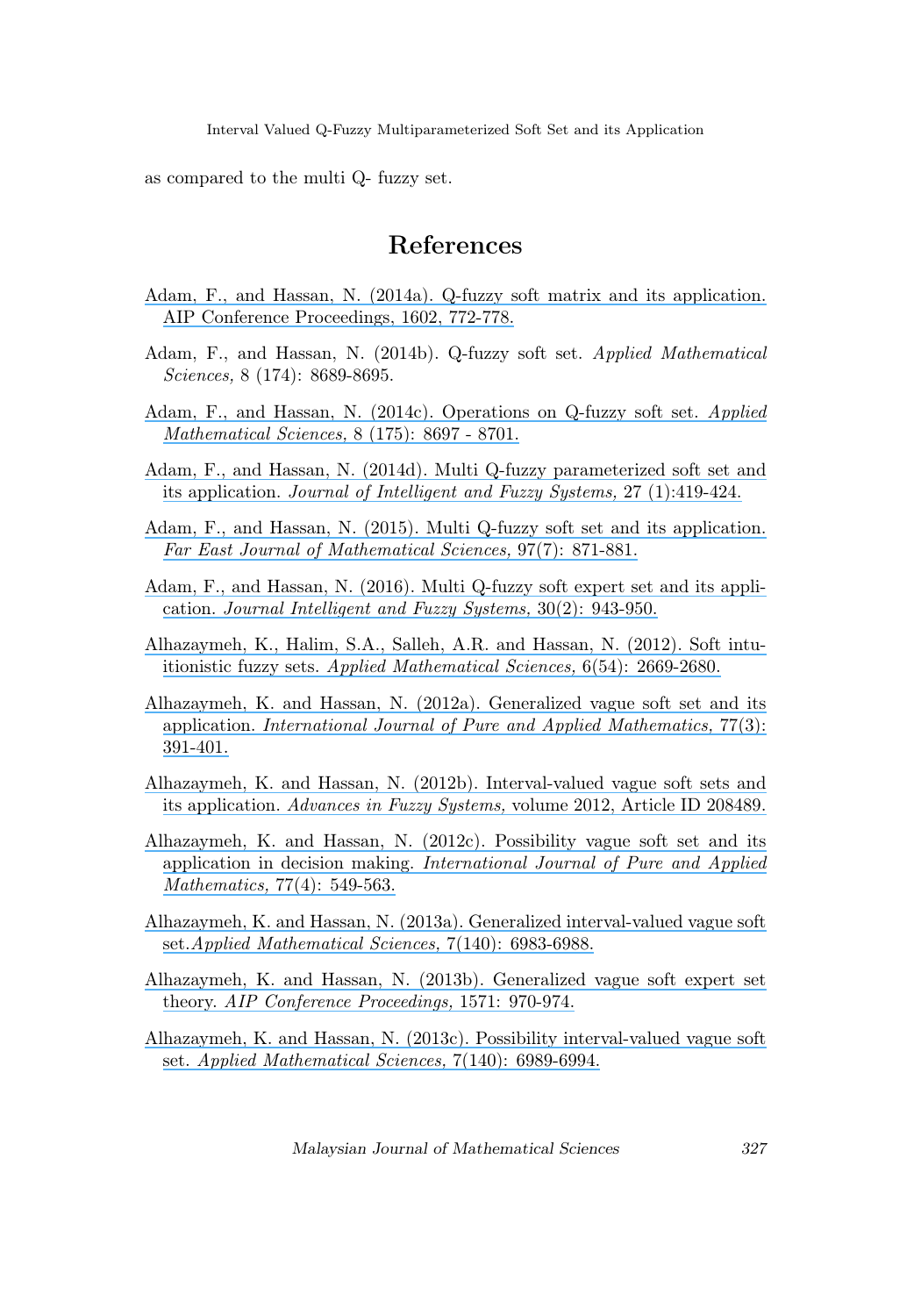- [Alhazaymeh, K. and Hassan, N. \(2014a\). Application of generalized vague soft](https://www.researchgate.net/publication/262973802_Application_of_generalized_vague_soft_expert_set_in_decision_making?el=1_x_8&enrichId=rgreq-a85eaef8a31cb718b8247fb7d0a9a68e-XXX&enrichSource=Y292ZXJQYWdlOzMxMDU1ODk1MDtBUzo0MzA0NTg4OTE3MDYzNzFAMTQ3OTY0MDgwNTYwNg==) expert set in decision making. [International Journal of Pure and Applied](https://www.researchgate.net/publication/262973802_Application_of_generalized_vague_soft_expert_set_in_decision_making?el=1_x_8&enrichId=rgreq-a85eaef8a31cb718b8247fb7d0a9a68e-XXX&enrichSource=Y292ZXJQYWdlOzMxMDU1ODk1MDtBUzo0MzA0NTg4OTE3MDYzNzFAMTQ3OTY0MDgwNTYwNg==) Mathematics, [93\(3\): 361-367.](https://www.researchgate.net/publication/262973802_Application_of_generalized_vague_soft_expert_set_in_decision_making?el=1_x_8&enrichId=rgreq-a85eaef8a31cb718b8247fb7d0a9a68e-XXX&enrichSource=Y292ZXJQYWdlOzMxMDU1ODk1MDtBUzo0MzA0NTg4OTE3MDYzNzFAMTQ3OTY0MDgwNTYwNg==)
- [Alhazaymeh, K. and Hassan, N. \(2014b\). Generalized vague soft expert set.](https://www.researchgate.net/publication/262974018_Generalized_vague_soft_expert_set?el=1_x_8&enrichId=rgreq-a85eaef8a31cb718b8247fb7d0a9a68e-XXX&enrichSource=Y292ZXJQYWdlOzMxMDU1ODk1MDtBUzo0MzA0NTg4OTE3MDYzNzFAMTQ3OTY0MDgwNTYwNg==) [International Journal of Pure and Applied Mathematics,](https://www.researchgate.net/publication/262974018_Generalized_vague_soft_expert_set?el=1_x_8&enrichId=rgreq-a85eaef8a31cb718b8247fb7d0a9a68e-XXX&enrichSource=Y292ZXJQYWdlOzMxMDU1ODk1MDtBUzo0MzA0NTg4OTE3MDYzNzFAMTQ3OTY0MDgwNTYwNg==) 93(3): 351-360.
- [Alhazaymeh, K. and Hassan, N. \(2014c\). Mapping on generalized vague soft](https://www.researchgate.net/publication/262973809_Mapping_on_generalized_vague_soft_expert_set?el=1_x_8&enrichId=rgreq-a85eaef8a31cb718b8247fb7d0a9a68e-XXX&enrichSource=Y292ZXJQYWdlOzMxMDU1ODk1MDtBUzo0MzA0NTg4OTE3MDYzNzFAMTQ3OTY0MDgwNTYwNg==) expert set. [International Journal of Pure and Applied Mathematics,](https://www.researchgate.net/publication/262973809_Mapping_on_generalized_vague_soft_expert_set?el=1_x_8&enrichId=rgreq-a85eaef8a31cb718b8247fb7d0a9a68e-XXX&enrichSource=Y292ZXJQYWdlOzMxMDU1ODk1MDtBUzo0MzA0NTg4OTE3MDYzNzFAMTQ3OTY0MDgwNTYwNg==) 93(3): [369-376.](https://www.researchgate.net/publication/262973809_Mapping_on_generalized_vague_soft_expert_set?el=1_x_8&enrichId=rgreq-a85eaef8a31cb718b8247fb7d0a9a68e-XXX&enrichSource=Y292ZXJQYWdlOzMxMDU1ODk1MDtBUzo0MzA0NTg4OTE3MDYzNzFAMTQ3OTY0MDgwNTYwNg==)
- [Alhazaymeh, K. and Hassan, N. \(2014d\). Vague soft multiset theory.](https://www.researchgate.net/publication/262973812_Vague_soft_multiset_theory?el=1_x_8&enrichId=rgreq-a85eaef8a31cb718b8247fb7d0a9a68e-XXX&enrichSource=Y292ZXJQYWdlOzMxMDU1ODk1MDtBUzo0MzA0NTg4OTE3MDYzNzFAMTQ3OTY0MDgwNTYwNg==) Interna[tional Journal of Pure and Applied Mathematics,](https://www.researchgate.net/publication/262973812_Vague_soft_multiset_theory?el=1_x_8&enrichId=rgreq-a85eaef8a31cb718b8247fb7d0a9a68e-XXX&enrichSource=Y292ZXJQYWdlOzMxMDU1ODk1MDtBUzo0MzA0NTg4OTE3MDYzNzFAMTQ3OTY0MDgwNTYwNg==) 93(4): 511-523.
- [Alhazaymeh, K. and Hassan, N. \(2015\). Vague soft set relations and functions.](https://www.researchgate.net/publication/272505971_Vague_soft_set_relations_and_functions?el=1_x_8&enrichId=rgreq-a85eaef8a31cb718b8247fb7d0a9a68e-XXX&enrichSource=Y292ZXJQYWdlOzMxMDU1ODk1MDtBUzo0MzA0NTg4OTE3MDYzNzFAMTQ3OTY0MDgwNTYwNg==) [Journal of Intelligent and Fuzzy Systems,](https://www.researchgate.net/publication/272505971_Vague_soft_set_relations_and_functions?el=1_x_8&enrichId=rgreq-a85eaef8a31cb718b8247fb7d0a9a68e-XXX&enrichSource=Y292ZXJQYWdlOzMxMDU1ODk1MDtBUzo0MzA0NTg4OTE3MDYzNzFAMTQ3OTY0MDgwNTYwNg==) 3(28): 1205-1212.
- [Alkhazaleh, S., Salleh, A. R., and Hassan, N. \(2011\). Fuzzy parameterized](https://www.researchgate.net/publication/235631541_Fuzzy_parameterized_interval-valued_fuzzy_soft_set?el=1_x_8&enrichId=rgreq-a85eaef8a31cb718b8247fb7d0a9a68e-XXX&enrichSource=Y292ZXJQYWdlOzMxMDU1ODk1MDtBUzo0MzA0NTg4OTE3MDYzNzFAMTQ3OTY0MDgwNTYwNg==) interval-valued fuzzy soft set. [Applied Mathematical Sciences,](https://www.researchgate.net/publication/235631541_Fuzzy_parameterized_interval-valued_fuzzy_soft_set?el=1_x_8&enrichId=rgreq-a85eaef8a31cb718b8247fb7d0a9a68e-XXX&enrichSource=Y292ZXJQYWdlOzMxMDU1ODk1MDtBUzo0MzA0NTg4OTE3MDYzNzFAMTQ3OTY0MDgwNTYwNg==) 5(67): 3335- [3346.](https://www.researchgate.net/publication/235631541_Fuzzy_parameterized_interval-valued_fuzzy_soft_set?el=1_x_8&enrichId=rgreq-a85eaef8a31cb718b8247fb7d0a9a68e-XXX&enrichSource=Y292ZXJQYWdlOzMxMDU1ODk1MDtBUzo0MzA0NTg4OTE3MDYzNzFAMTQ3OTY0MDgwNTYwNg==)
- [Ali, M.I, Feng, F., Lui, X., Min, W. K and Shabir, M. \(2009\). On some new](https://www.researchgate.net/publication/220510798_On_some_new_operations_in_soft_set_theory?el=1_x_8&enrichId=rgreq-a85eaef8a31cb718b8247fb7d0a9a68e-XXX&enrichSource=Y292ZXJQYWdlOzMxMDU1ODk1MDtBUzo0MzA0NTg4OTE3MDYzNzFAMTQ3OTY0MDgwNTYwNg==) operations in soft set theory. [Computers and Mathematics with Applications,](https://www.researchgate.net/publication/220510798_On_some_new_operations_in_soft_set_theory?el=1_x_8&enrichId=rgreq-a85eaef8a31cb718b8247fb7d0a9a68e-XXX&enrichSource=Y292ZXJQYWdlOzMxMDU1ODk1MDtBUzo0MzA0NTg4OTE3MDYzNzFAMTQ3OTY0MDgwNTYwNg==) [57 \(9\): 1547-1553.](https://www.researchgate.net/publication/220510798_On_some_new_operations_in_soft_set_theory?el=1_x_8&enrichId=rgreq-a85eaef8a31cb718b8247fb7d0a9a68e-XXX&enrichSource=Y292ZXJQYWdlOzMxMDU1ODk1MDtBUzo0MzA0NTg4OTE3MDYzNzFAMTQ3OTY0MDgwNTYwNg==)
- [Al-Quran, A. and Hassan, N. \(2016\). Neutrosophic vague soft expert theory.](https://www.researchgate.net/publication/301560559_Neutrosophic_vague_soft_expert_set_theory?el=1_x_8&enrichId=rgreq-a85eaef8a31cb718b8247fb7d0a9a68e-XXX&enrichSource=Y292ZXJQYWdlOzMxMDU1ODk1MDtBUzo0MzA0NTg4OTE3MDYzNzFAMTQ3OTY0MDgwNTYwNg==) [Journal of Intelligent and Fuzzy Systems,](https://www.researchgate.net/publication/301560559_Neutrosophic_vague_soft_expert_set_theory?el=1_x_8&enrichId=rgreq-a85eaef8a31cb718b8247fb7d0a9a68e-XXX&enrichSource=Y292ZXJQYWdlOzMxMDU1ODk1MDtBUzo0MzA0NTg4OTE3MDYzNzFAMTQ3OTY0MDgwNTYwNg==) 30 (6): 3691-3702.
- [Babitha, K.V. and Sunil, J.J. \(2010\). Soft set relations and functions.](https://www.researchgate.net/publication/209914133_Soft_set_relations_and_functions?el=1_x_8&enrichId=rgreq-a85eaef8a31cb718b8247fb7d0a9a68e-XXX&enrichSource=Y292ZXJQYWdlOzMxMDU1ODk1MDtBUzo0MzA0NTg4OTE3MDYzNzFAMTQ3OTY0MDgwNTYwNg==) Comput[ers and Mathematics with Applications,](https://www.researchgate.net/publication/209914133_Soft_set_relations_and_functions?el=1_x_8&enrichId=rgreq-a85eaef8a31cb718b8247fb7d0a9a68e-XXX&enrichSource=Y292ZXJQYWdlOzMxMDU1ODk1MDtBUzo0MzA0NTg4OTE3MDYzNzFAMTQ3OTY0MDgwNTYwNg==) 60 (7): 1840-1849.
- Babitha, K.V., and Sunil, J.J. (2011). Transitive closure and ordering on soft sets. Computers and Mathematics with Applications, 62(5): 2235-2239.
- [Cagman, N., and Enginoglu, S. \(2010\). Soft matrix theory and its decision](https://www.researchgate.net/publication/220513331_Soft_matrix_theory_and_its_decision_making?el=1_x_8&enrichId=rgreq-a85eaef8a31cb718b8247fb7d0a9a68e-XXX&enrichSource=Y292ZXJQYWdlOzMxMDU1ODk1MDtBUzo0MzA0NTg4OTE3MDYzNzFAMTQ3OTY0MDgwNTYwNg==) making. [Computers and Mathematics with Applications,](https://www.researchgate.net/publication/220513331_Soft_matrix_theory_and_its_decision_making?el=1_x_8&enrichId=rgreq-a85eaef8a31cb718b8247fb7d0a9a68e-XXX&enrichSource=Y292ZXJQYWdlOzMxMDU1ODk1MDtBUzo0MzA0NTg4OTE3MDYzNzFAMTQ3OTY0MDgwNTYwNg==) 59 (10): 3308-3314.
- Cagman, N., Citak, F., and Enginoglu, S. (2010) Fuzzy parameterized fuzzy soft set theory and its application. Turkish Journal of Fuzzy System,  $1\ (1),$ 21-35.
- [Cagman. N., Enginoglu, S., and Citak, F. \(2011\). Fuzzy soft set theory and its](https://www.researchgate.net/publication/284689954_FP-soft_set_theory_and_its_applications?el=1_x_8&enrichId=rgreq-a85eaef8a31cb718b8247fb7d0a9a68e-XXX&enrichSource=Y292ZXJQYWdlOzMxMDU1ODk1MDtBUzo0MzA0NTg4OTE3MDYzNzFAMTQ3OTY0MDgwNTYwNg==) applications. [Iranian Journal of Fuzzy System,](https://www.researchgate.net/publication/284689954_FP-soft_set_theory_and_its_applications?el=1_x_8&enrichId=rgreq-a85eaef8a31cb718b8247fb7d0a9a68e-XXX&enrichSource=Y292ZXJQYWdlOzMxMDU1ODk1MDtBUzo0MzA0NTg4OTE3MDYzNzFAMTQ3OTY0MDgwNTYwNg==) 8(3): 137-147.
- Cagman, N. (2014). Contributions to the theory of soft sets. Journal of New Results in Science, 4: 33-41.